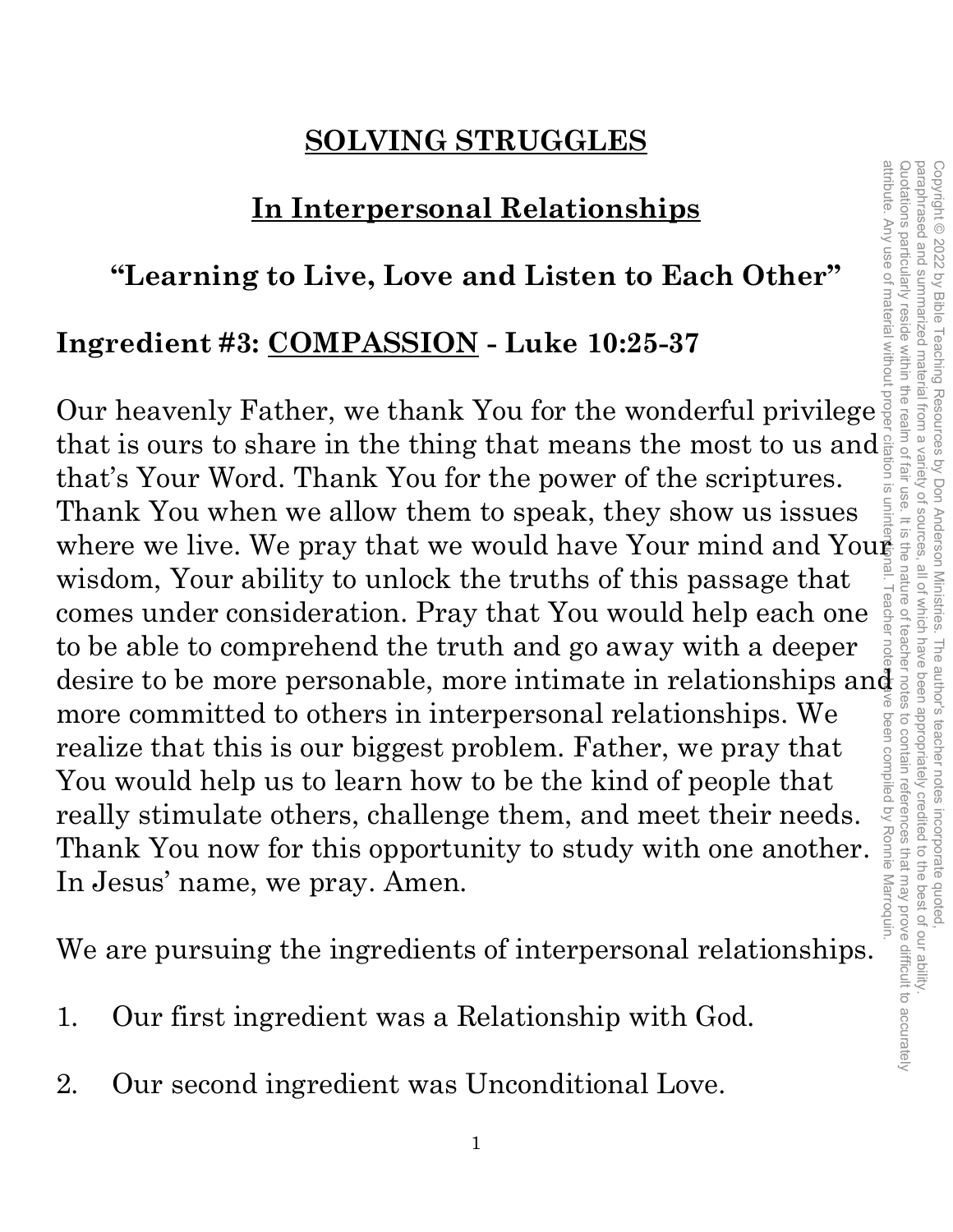We looked together in the first study at a judge who didn't fear God, didn't fear man. He had no respect for man. We saw that a good vertical relationship provides a good horizontal relationship. good vertical relationship provides a good horizontal<br>relationship.<br>We looked at the parable of the prodigal son. We could call it the

parable of the prodigal father because so often we try to put the  $\frac{3}{2}$ focus in the wrong place.

The focus of those parables is on the father and not on the sons. We talked about the fact that God never needs to be reconciled to us, so He is always free in interpersonal relationships to act.

He doesn't have anything against us. He hasn't turned His back on us. We are the ones who turn our back on Him and we must be converted. We must be turned back into a face-to-face relationship with Him to know Him.

We come to one of the most familiar parables of all. We have the scriptural responsibilities for relationships. There are 37 of those listed.

As a believer, this is what you are supposed to be doing. The picture we are using has Correct Positive Thinking/Feeling/Acting in the top left-hand corner. Correct Negative Thinking/Feeling/Acting are in the top right-hand corner. Down at the bottom you have Incorrect Positive Thinking/Feeling/Acting and Incorrect Negative Thinking/Feeling/Acting.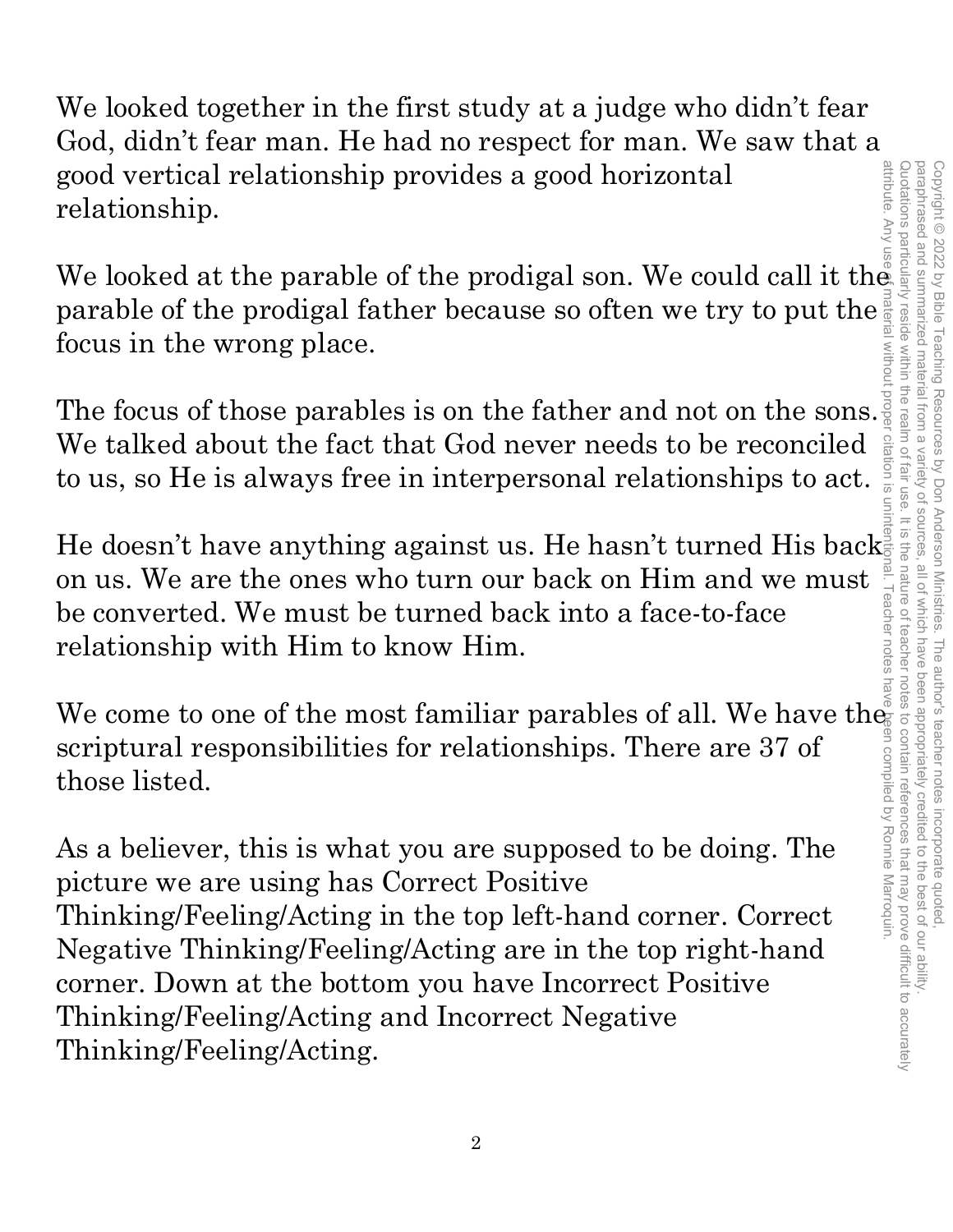While we are working through our study put the characters where they belong in the study. When you find them, locate it.

The passage we are looking at is the parable of the Good Samaritan—Luke 10: 25-37.

What is the ingredient we're talking about in this study?

The first ingredient—Relationship with God.

The second one—Unconditional love.

Then thirdly—Compassion.

What's the difference between compassion and unconditional love?

The passage we are looking at is the parable of the Good<br>
Samaritan—Luke 10: 25-37.<br>
What is the ingredient we're talking about in this study?<br>
The first ingredient—Relationship with God.<br>
The second one—Unconditional lov thought that compassion meant the same thing?

No, it doesn't.

Ask the Lord to teach us the difference between the two. This verse really epitomizes it:

<u>1 John 3: 18</u>

My little children, let us love in word, neither in tongue but in deed and in truth.

See the difference?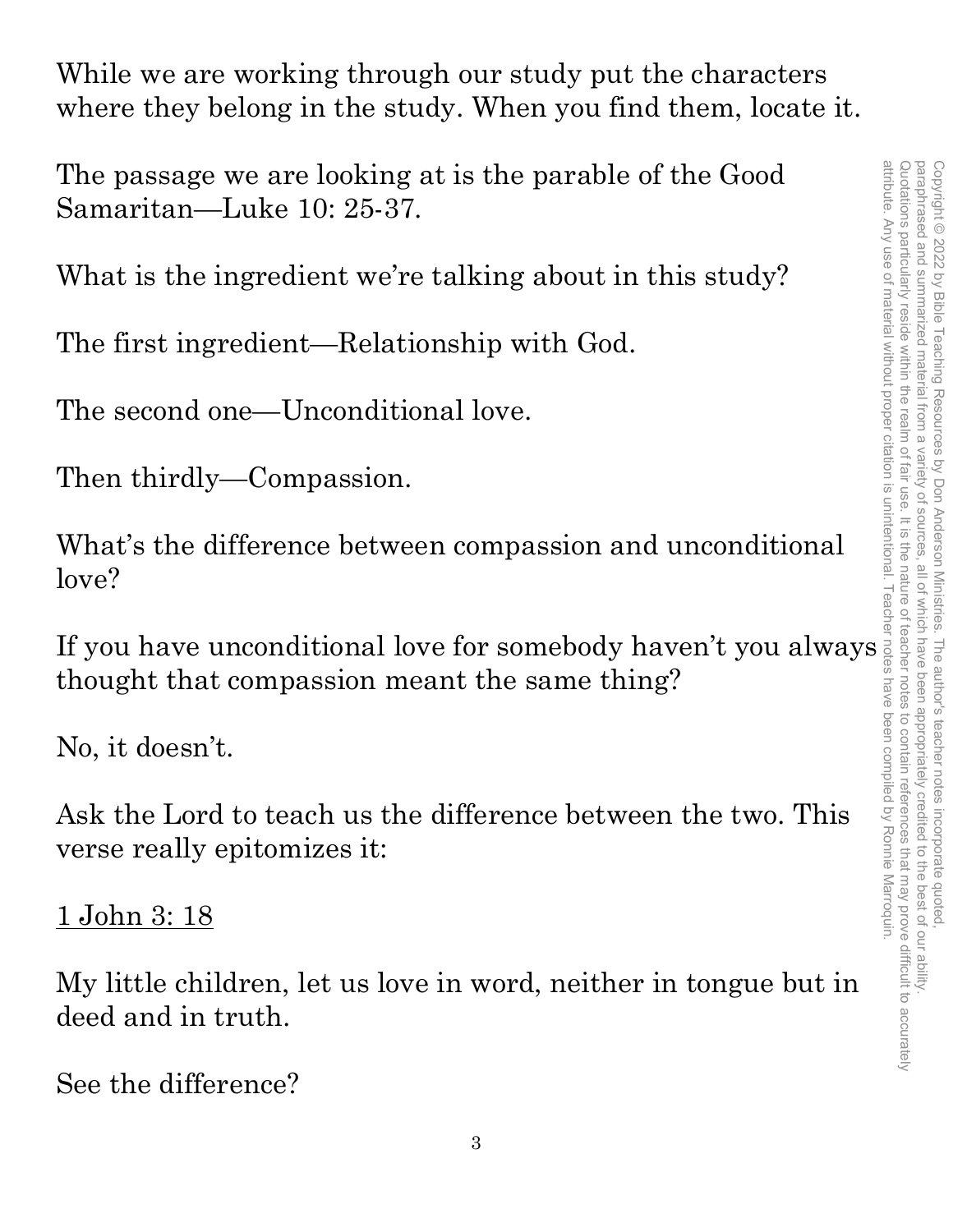attribute. Any use of material without proper citation is unintentional. Teacher notes have been compiled by Ronnie Marroquin.Quotations particularly reside within the realm Quotations particularly reside within the realm of fair use. It is the nature of teacher notes to contain references that may prove difficult to accurately paraphrased and summarized paraphrased and summarized material from a variety of sources, all of which have been appropriately credited to the best of our ability. Copyright © 2022 by Bible Teaching Resources Copyright © 2022 by Bible Teaching Resources by Don Anderson Ministries. The author's teacher notes incorporate quoted, material of fair use. It is the nature of by Don Anderson Ministries unintentional sources all of . The author's teacher notes incorporate quoted,<br>I have been appropriately credited to the best of our ability

The easiest thing in the world for us to do for each other is to tell each other "I love you."

to express how much we appreciate each other.

He says, "let us not love in word or in tongue, but," forms the contrast, "in deed and in truth."

To use the words and just say "I love you" or to use our tongues<br>to express how much we appreciate each other.<br>He says, "let us not love in word or in tongue, but," forms the<br>contrast, "in deed and in truth."<br>Love is demo Love is demonstrated when the rubber meets the road and it moves from the heart to the hand. It's easy to get stars in your eyes and say "I love you." It's another thing to demonstrate that love by actions.

That's the difference between unconditional love and compassion. Unconditional love is a matter of the heart. Compassion is a matter of the hand and doing something. We Finars the difference between diffeometricial love and<br>compassion. Unconditional love is a matter of the heart.<br>Compassion is a matter of the hand and doing something. We<br>are motivated by our heart but we are doing someth

Unconditional love motivates us. Compassion moves us.

Unconditional love motivates us and compassion moves us into action.

As we get ready to look at this ingredient, let's take a minute to  $\frac{1}{2}$ define the word compassion and show you the word that is in the Greek text and the Hebrew text so that you understand what we are talking about. are talking about.

This is what your dictionary says: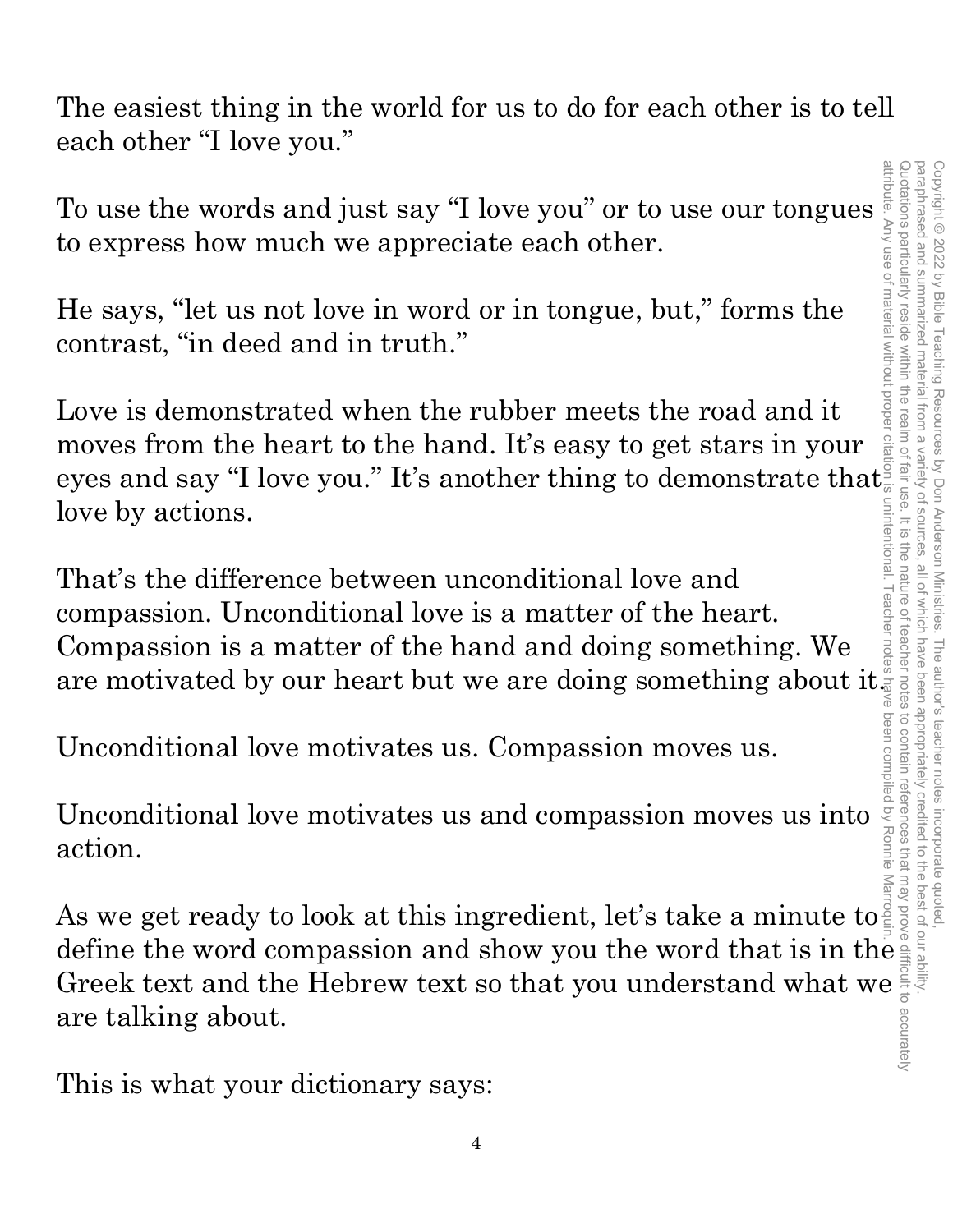Compassion: Sympathetic consciousness of another person's distress together with a desire to alleviate it.

You hurt for somebody but that is not enough. You have to desire to alleviate the pain that you are seeing this person is suffering. That's in the English text.

In the Hebrew, *racham* is the Hebrew root. It is a very interesting word. It means "to be soft." We say somebody is a "big softy". You know they are "a piece of cake". They are a "pushover".

Whenever there is some story on TV and a person wants to cry. You know they hurt when they see needs. That's a good wordsoft.

It is not that easy in the Greek text. When you get to the Greek text, the Greek word for compassion is *splagchna*. Do you know what that is? That's your guts. That's just the way it sounds, too, isn't it?

 $\frac{1}{2}$ <br>That's your intestines. That's your liver and all that stuff down<br>there. The Greeks believed honestly that your emotions were<br>down there. They would have a hard time giving a valentine<br>because their love was not there. The Greeks believed honestly that your emotions were down there. They would have a hard time giving a valentine because their love was not in the heart. You felt it down there.

With all the ulcers and everything else we are probably not too far from the truth. Certainly there are parts of our bodies that express our emotions and the stress of the emotions by what goes wrong below the heart. The word for heart love, lungs and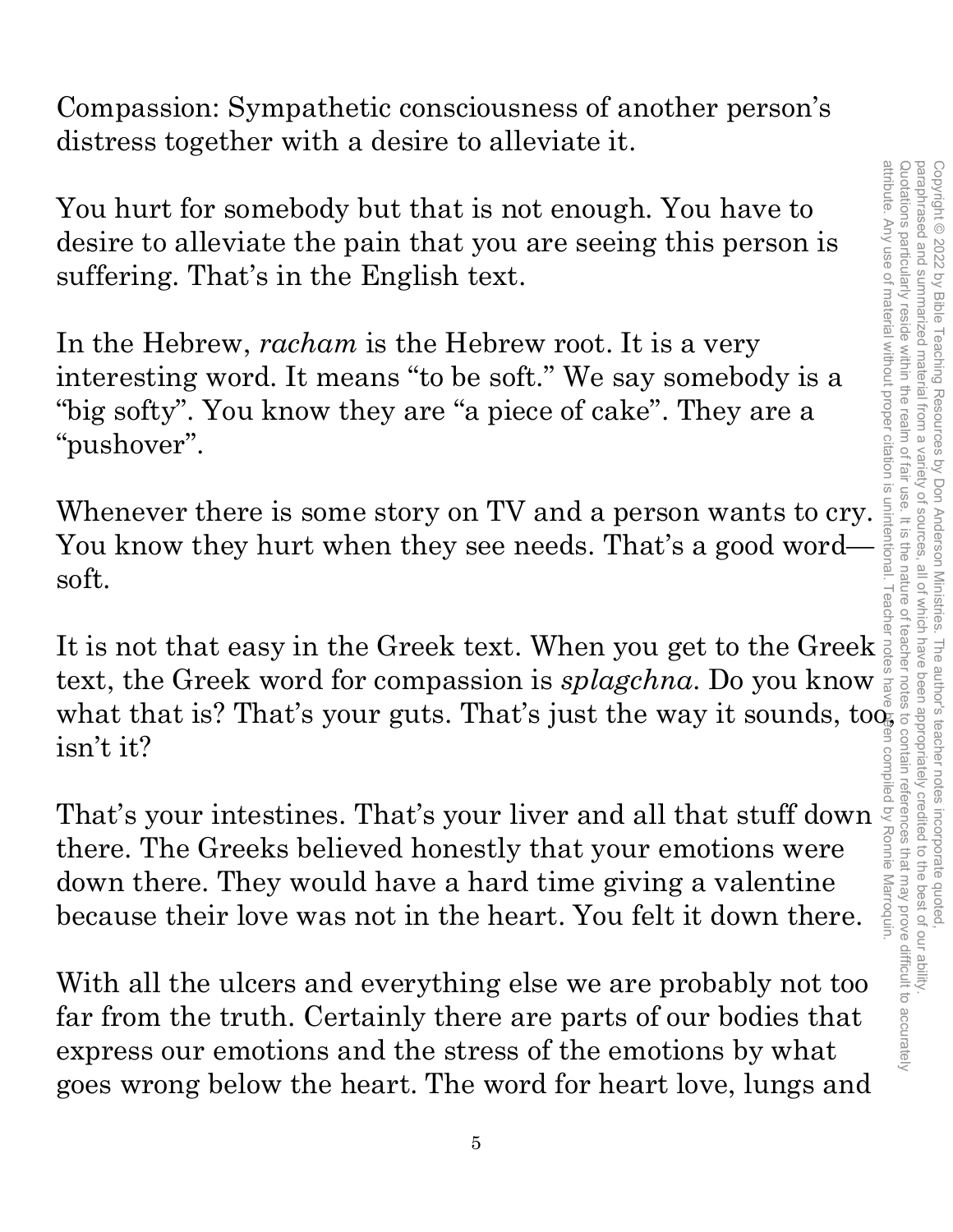liver and kidneys and intestines, are how the Greeks described compassion.

You might have heard the story about the little kid that was You might have heard the story about the little kid that was<br>supposed to write a paper for his health class and his paper read<br>something like this. He says, "The body is made up of three<br>parts: the brainium, the borax, an something like this. He says, "The body is made up of three parts: the brainium, the borax, and the abominable cavity. The brainium contains the brain with which we think and the borax $\frac{1}{2}$ contains the heart and the liver and the lungs with which we live with. And, the abominable cavity contains the bowels of which there are five, A, E, I, O and U." (source unknown)

So there is Compassion. This is one word that was specifically used by Christ to describe how He felt about the conditions of the world.

Matthew 20:34—"Jesus had compassion on them."

Mark 1:41—"He was filled with compassion."

Luke 7:13—"His heart went out to her."

Matthew 9:36—"When He saw the crowds, He had compassion." Matthew 9:36—"When He saw the crowds, He had compassion."<br>Mark 8:2—"Jesus says of Himself, 'I have compassion."

That word is used in a lot of other places in the New Testament. Paul, when he is telling the Corinthians that they are not right in their attitudes toward him.

2 Corinthians 6:12—"We are not withholding our affection from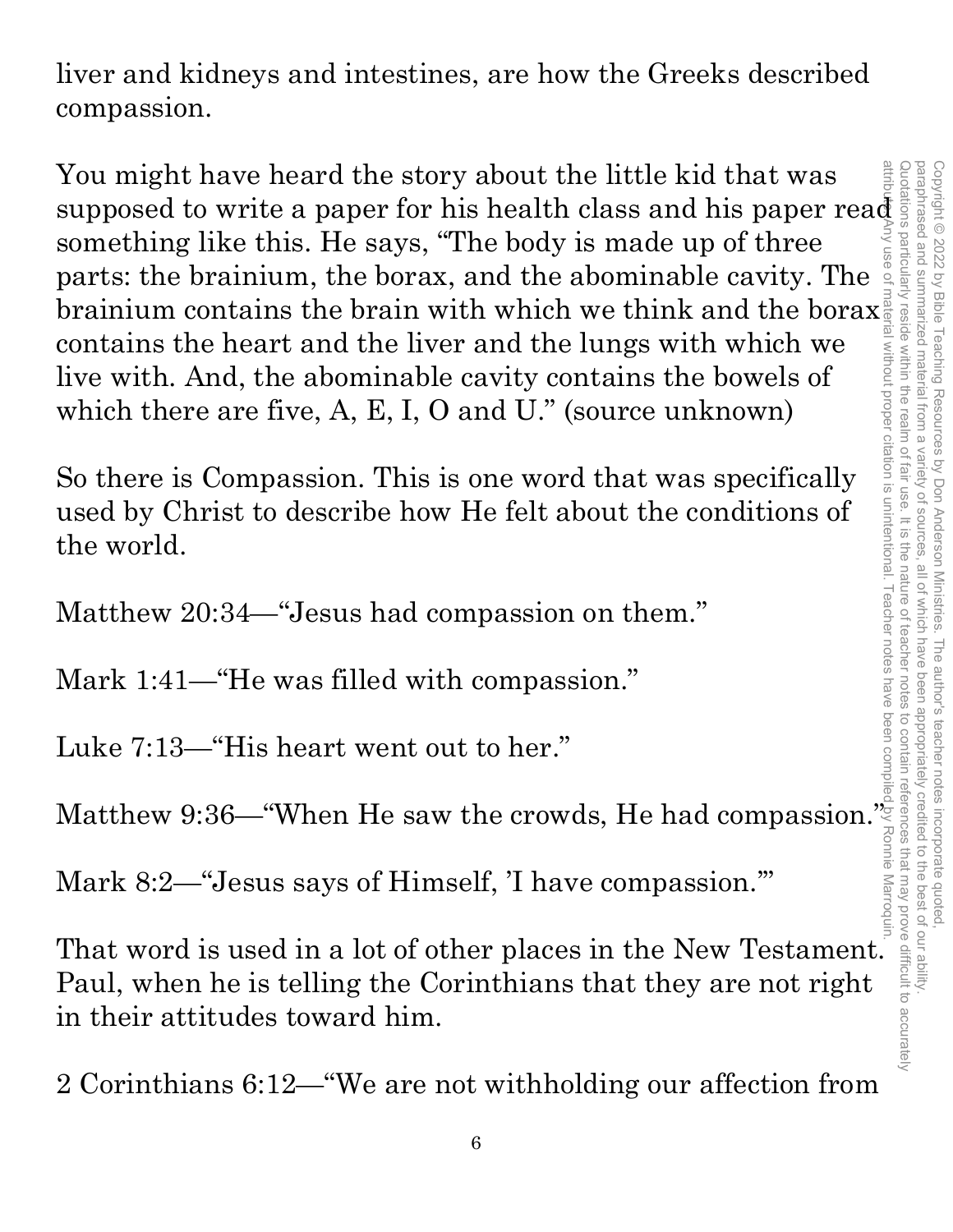Copyright © 2022 by Bible Teaching Resources by Don Anderson Ministries. The author's teacher notes incorporate quoted,<br>paraphrased and summarized material from a variety of sources, all of which have been appropriately cr paraphrased and summarized material from a attribute. Any use of material without proper citation is unintentional. Teacher notes have been compiled by Ronnie Marroquin.Quotations particularly reside within the realm of fair use. It is the nature of teacher notes to contain references that may prove difficult to accurately paraphrased and summarized material from a variety of sources, all of which have been appropriately credited to the best of our ability. Copyright © 2022 by Bible Teaching Resources by Don Anderson Ministries. The author's teacher notes incorporate quoted,

you, but you are withholding yours from us."

We are not withholding our compassion toward you but you are certainly withholding yours toward us.

Philippians 1:8— "God can testify how I longed for all of you with the affection (or the compassion) of Christ Jesus."

We are told in Colossians 3:12 that we are to "clothe ourselves with compassion."

Now it is interesting that this word occurs in three of these first four parables. Do you remember where the word occurred? Do you remember when the prodigal son came to his senses and he started to come home? What did it say? The father "was moved with compassion" and he ran and got his arms around him.

That is God. God is an old man running to get His arms around us and come into reconciliation because He has compassion.

In our next study we are going to hit a critical ingredient in interpersonal relationships. Forgiveness is probably the biggest ingredient of all and we are going to see the very same word occur in Matthew 18. The secret to this study is in the little phrase "He had compassion." It is not in the story of the Good Samaritan but right in the heart of the story in the little phrase. "He had compassion."

With these thoughts in mind, let's get ourselves ready and realize that we as believers can manifest spontaneous compassion. It's a manifestation of the Spirit of God among us.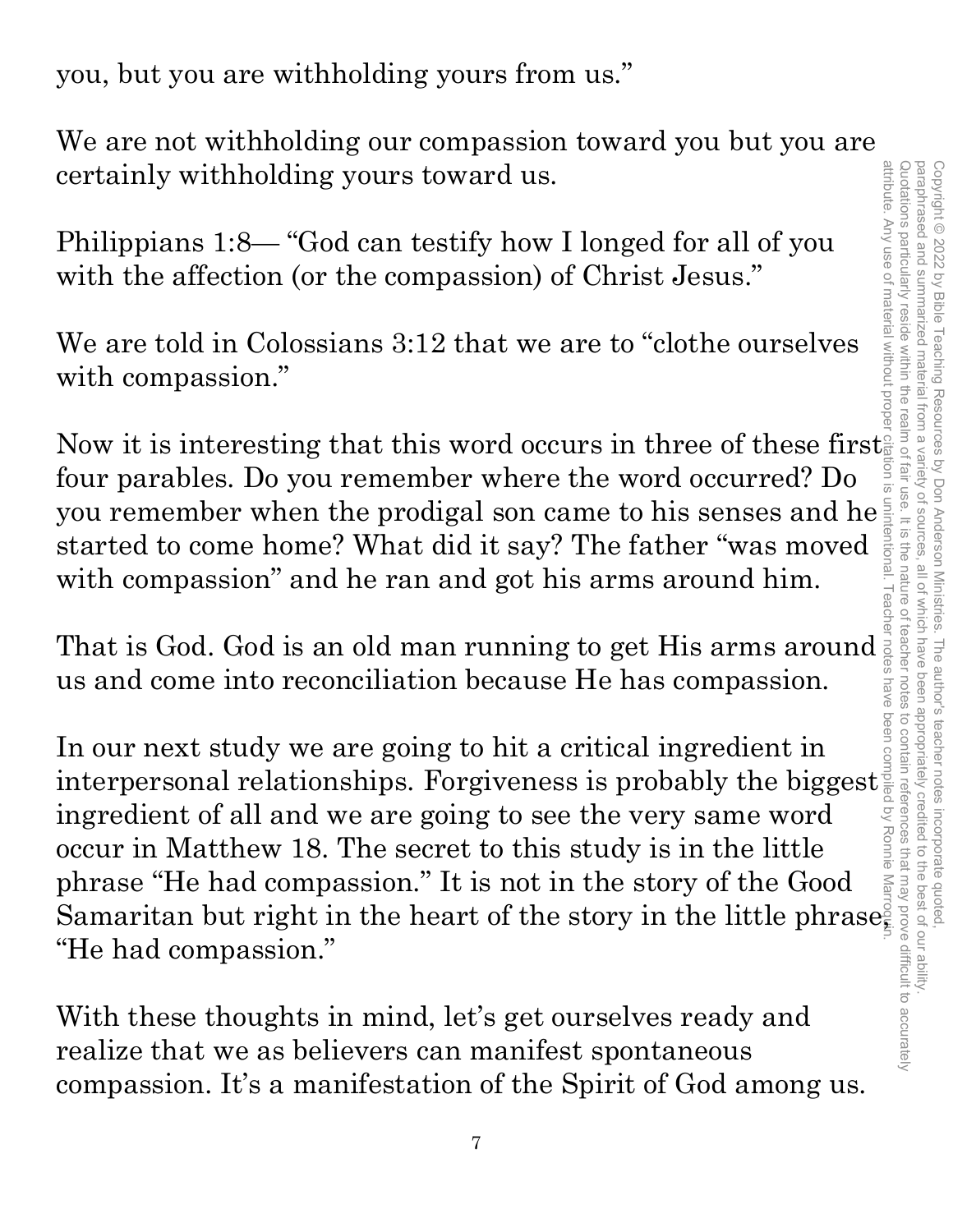This individual, "He had compassion." He moved beyond his selfish desires and his own selfish needs to make a contribution in the life of somebody else.

What you are going to do with your little picture is you're going  $\frac{2}{5}$  to take it and you are going to place it on each of these characters. to take it and you are going to place it on each of these characters.

#### **v. 25 And behold, a certain legal expert stood up, putting Him to the test saying, "Teacher, by doing what shall I inherit eternal life?"**

"And behold, a certain legal expert stood up, putting Him to the test saying, 'Teacher, by doing what shall I inherit eternal life?" $\frac{25}{9}$ 

Now here is a young man, he's got his head together, but his heart is missing. This young man is like some young men who go to a Bible class, carry a big Bible and sit in the back wanting to see if the theology is straight and whether they can afford to continue to come back and listen another time. They are strictly $_{{\rm 8}}^{{\scriptscriptstyle\rm\stackrel{>}{\scriptscriptstyle\rm\stackrel{>}{\scriptscriptstyle\rm\stackrel{>}{\scriptscriptstyle\rm\stackrel{>}{\scriptscriptstyle\rm\stackrel{>}{\scriptscriptstyle\rm\stackrel{>}{\scriptscriptstyle\rm\stackrel{>}{\scriptscriptstyle\rm\stackrel{>}{\scriptscriptstyle\rm\stackrel{>}{\scriptscriptstyle\rm\stackrel{>}{\scriptscriptstyle\rm\stackrel{>}{\scriptscriptstyle\rm\stackrel{>}{\scriptscript$ there with selfish motivation to check out to see if the teacher has done the homework and whether they can afford to come back and learn anything. From Hire 12 a young man, it's got his heart is missing. This young man is like some young men who got to a Bible class, carry a big Bible and sit in the back wanting to see if the theology is straight and whether they ca

is standing up and what is he doing? He is putting Jesus to the test. He is checking Jesus on His theology. He is so caught up in his own importance that he misses who the teacher is.

This teacher knows it all. He created it. He inspired the writing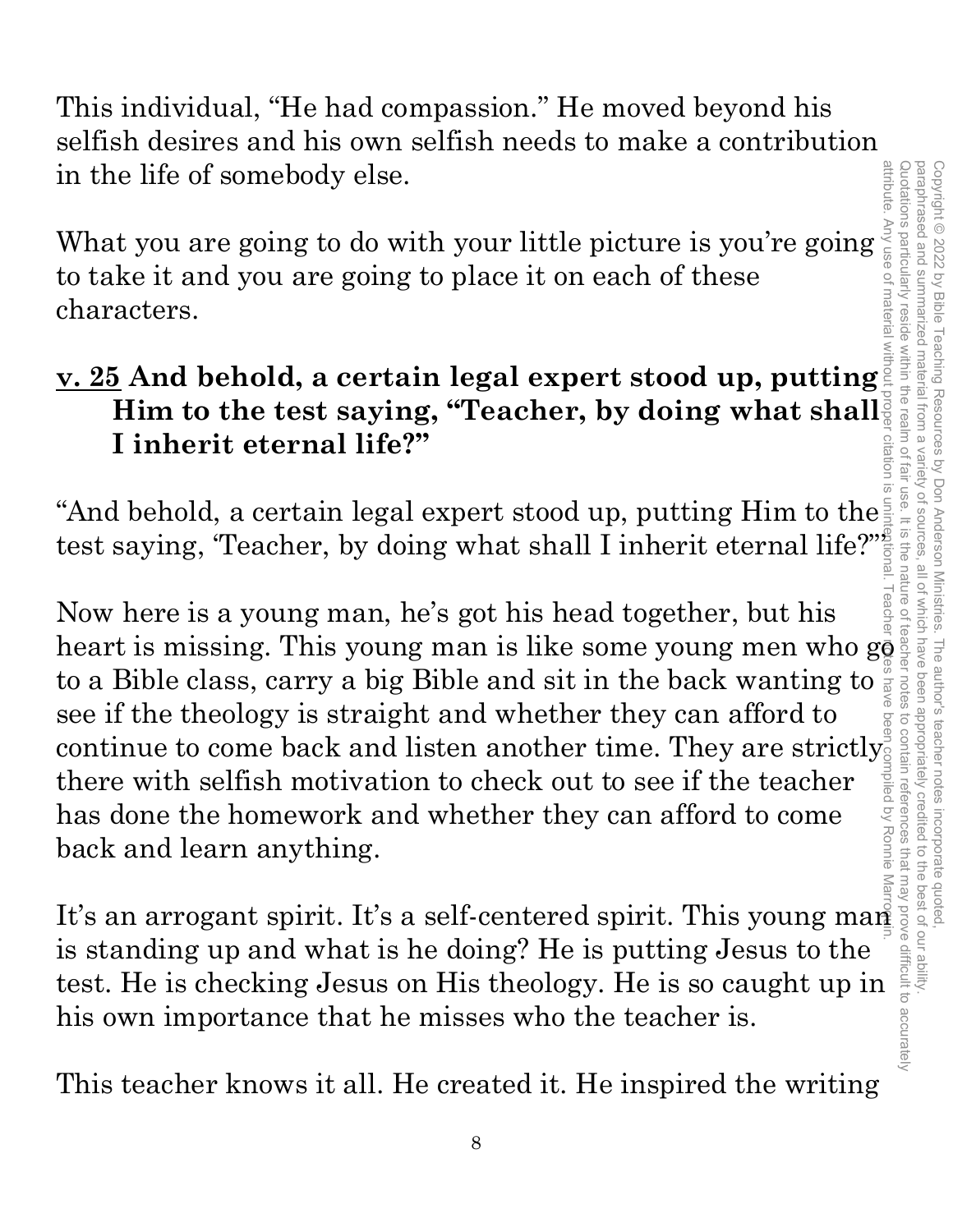of it and He is getting ready to die for the guy that is asking the questions.

Sometimes we are so blind in our pride.

Putting him to the test, he says, "What must I do to gain eternal" life?"

Now where do you put him on the picture just by the fact that you know he is putting the teacher to the test? What are some of the words that can come off of the page there that you think might describe this individual? Do you come up with any? Selfrighteous, a know-it-all, perfection. the words that can come off of the page there that you think<br>might describe this individual? Do you come up with any? Self-<br>righteous, a know-it-all, perfection.<br>We have this fellow down in the lower left-hand corner wher

lot of people are that have bad interpersonal relationships because the focus is totally on them. The people who have the focus entirely on themselves can't have good interpersonal relationships because they are not people-oriented.

For or people are that have bad interpersonal relationships<br>because the focus is totally on them. The people who have the<br>focus entirely on themselves can't have good interpersonal<br>relationships because they are not peopl conversation, you have to talk about yourself. Until we learn to live in the life of somebody else, we don't have the ingredients for good interpersonal relationships.

This fellow is putting Jesus to the test. Don't you love Jesus? Look what He does. He is so great.

#### **v. 26 And He said to him: "What is written in the law? How are you reading?"**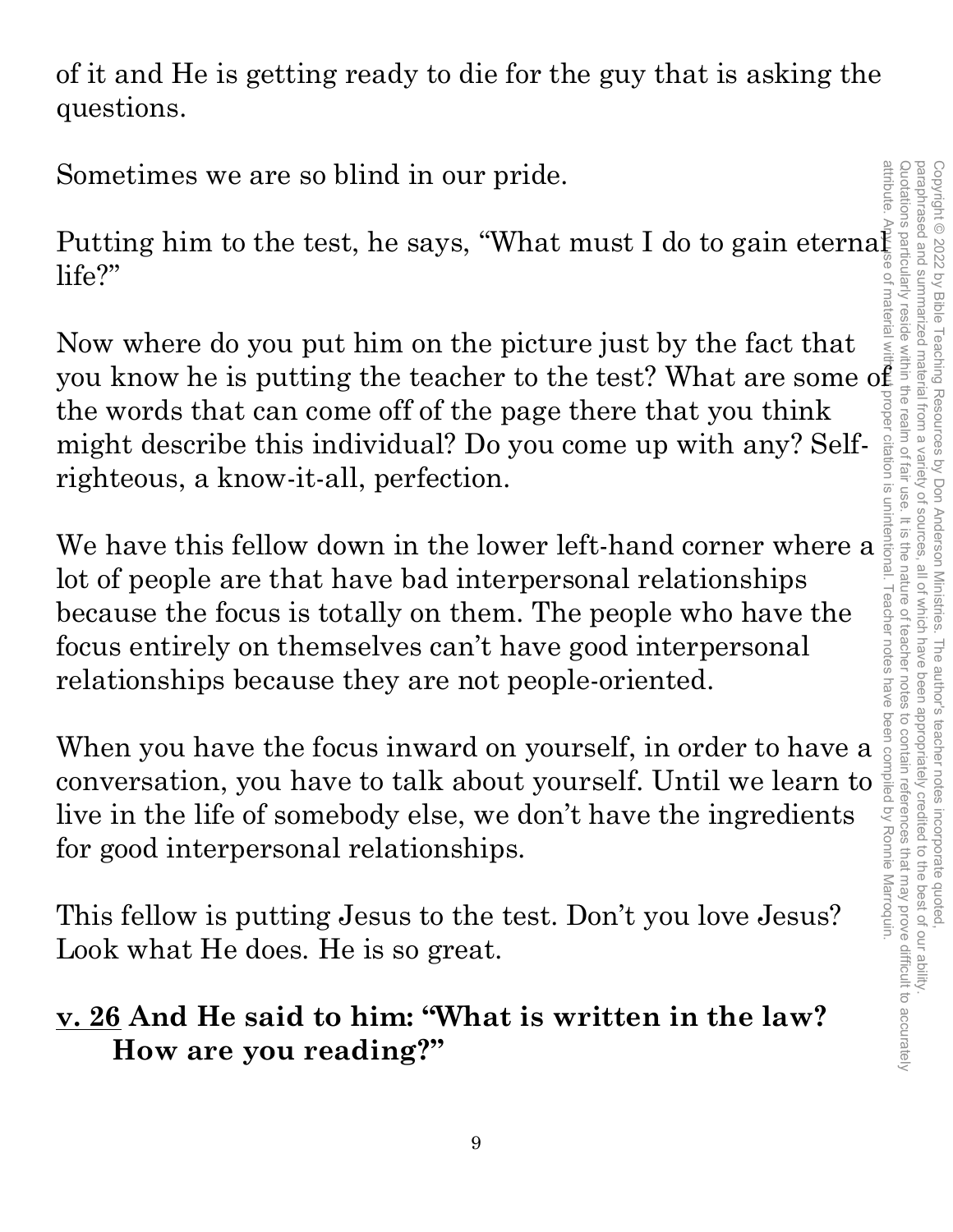attribute. Any use of material without proper citation is unintentional. Teacher notes have been compiled by Ronnie Marroquin.Quotations particularly reside within the realm of fair use. It is the nature of teacher notes to contain references that may prove difficult to accurately paraphrased and summarized paraphrased and summarized material from a variety of sources, all of which have been appropriately credited to the best of our ability. Copyright © 2022 by Bible Teaching Resources Copyright © 2022 by Bible Teaching Resources by Don Anderson Ministries. The author's teacher notes incorporate quoted, s particularly reside within the realm material without proper citation is I material from  $\overline{\omega}$ variety o by Don Anderson Ministries It is the nature of all of which have been . The author's teacher notes incorporate quoted,<br>I have been appropriately credited to the best of our ability,

"And He said to him: 'What is written in the law? How are you reading?"'

Talk about Correct Positive Thinking/Feeling/Acting. There it is. Here is the One who wrote the Law. Here is the One who knows every jot and every tittle. He has it all together. He is the Son of the living God.

In compassion to this young upstart, He says to him, "What is written in the law? How are you reading?"

Get a load of the answer. This is incredible.

# **v. 27 And answering he said: "You shall love the Lord Find answering he said: "You shall love the Lord**<br>your God with your whole heart and with your whole<sup>3</sup> **soul and your neighbor as yourself."**

"And answering he said: 'You shall love the Lord your God with your whole heart and with your whole soul and your neighbor  $\mathbf{a}\mathbf{\hat{s}}$ yourself."'

We are dealing with a pro. "Brother, I know it all. I am so glad you asked me."

It's like he has his big time to shine and the teacher falls right into his trap by giving him a chance to tell everybody in the audience, "Here's somebody that really needs to be doing the teaching instead of doing the listening."

You can just feel it. Do you think there are any other words down in lower left that characterizes him?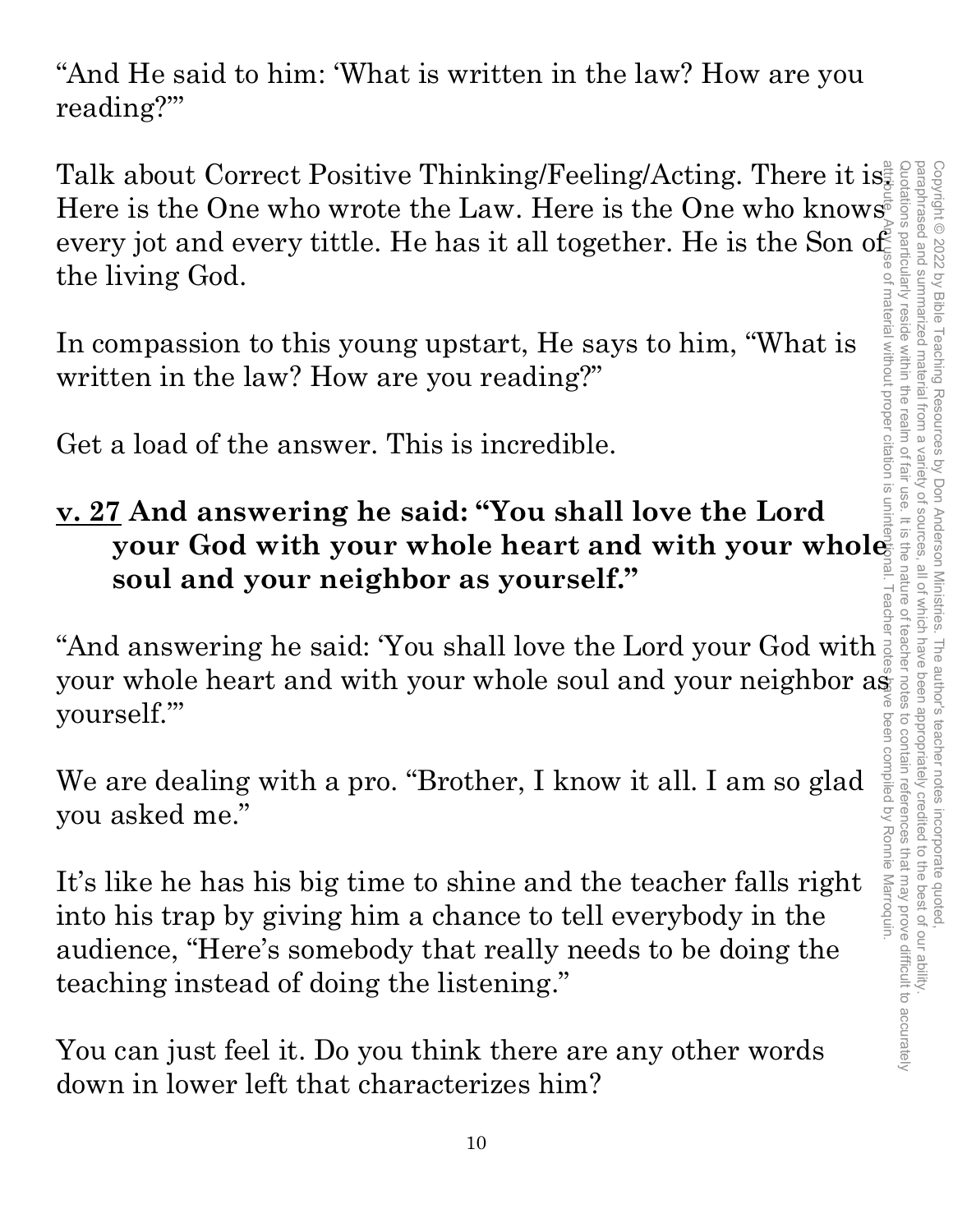We have arrogance. We have conceit, bragging, looking down on others and feeling superior to others.

We have him located now. So, here is a man who's right on theology but he is wrong on attitude. He does not have compassion. He is all skill and no score simply because he is depending on himself rather than the Spirit.

He is the kind of guy that's cold, creedal, and concise when it comes to matters of the sacred. There is no compassion in his heart. There is no concern for the people that he is ministering unto. He doesn't hurt with them and feel with them and reach out to them because he is living in Incorrect Positive Thinking/Feeling/Acting.

If you don't know how to love, you don't know how to live. If you don't know how to love, you don't get to first base in good interpersonal relationships.

One of the first things you have to pray for as a believer is that the Spirit of God would produce that self-sacrificing quality of love in your life as a person. I'm not talking about these warm fuzzies that makes you feel good and causes you to snuggle up to a member of the opposite sex and be all lovey dovey. That stuff blows hot and cold. You know that as well as I do. attribute. Any use of material without proper citation is unintentional. Teacher notes have been compiled by Ronnie Marroquin.

I'm talking about the stuff that the Lord produces in a heart that's always there. It never changes. You can always count on it because there is a sense of acceptance and stability. You can see it in the face because there is compassion.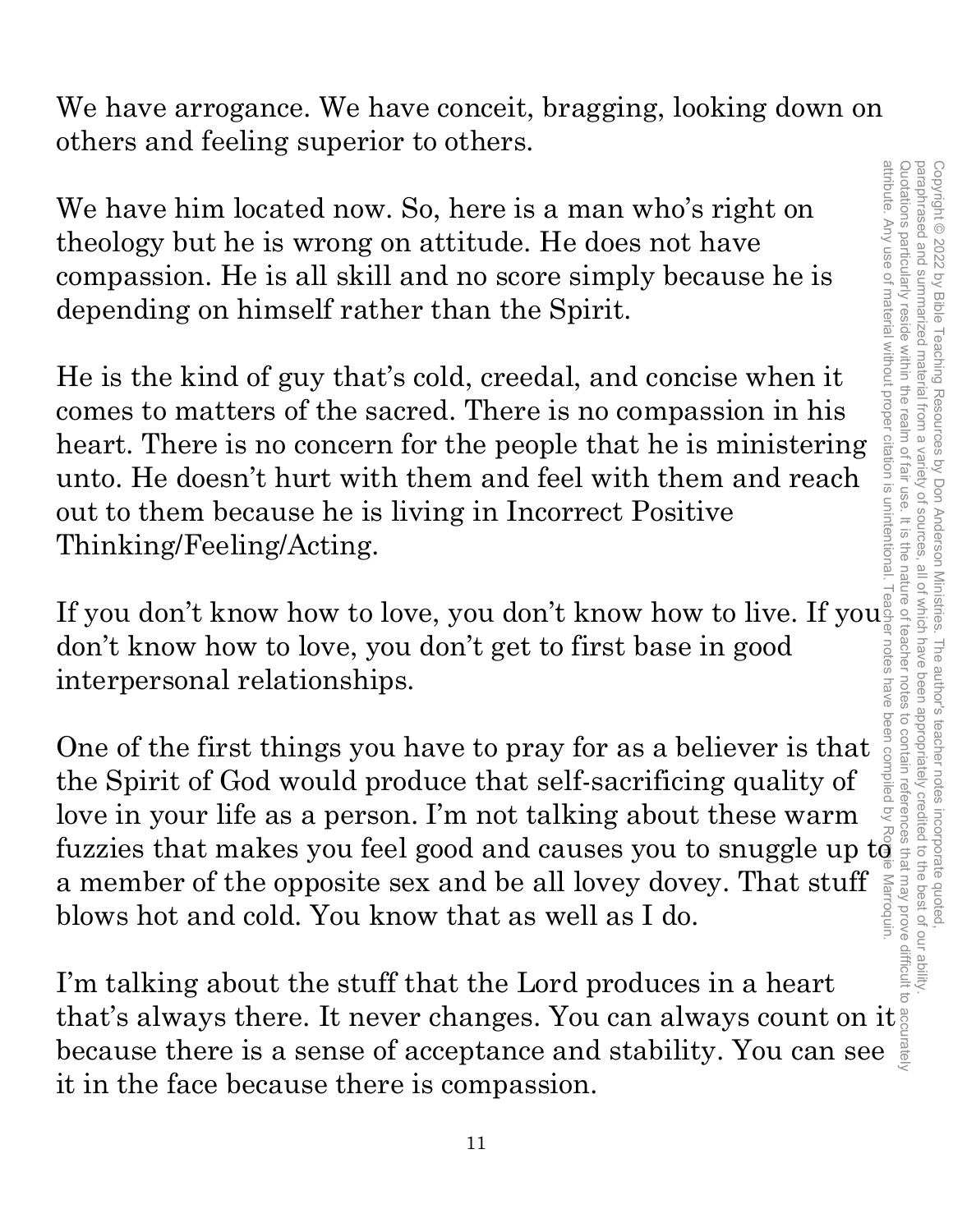This young man doesn't have that.

Look at verse 28. Here is Jesus' response to the student.

#### **v. 28 And He said to him: "You answered correctly. Be doing this and you shall live."**

"And He said to him: 'You answered correctly. Be doing this and  $\equiv$ you shall live."'

He commends him which is a good thing to do for a student who gives you the right answer. He turns right around and commands him. He says, "You answered correctly." That's the commendation.

Then He commands him, "Be doing this and you shall live."

In other words, you fulfill all of the things you just got through talking about and you put it into shoe leather, then everything is going to be wonderful.

Does our young upstart stop at that point? Look at the next phrase in verse 29.

#### **v. 29 But he, desiring to show himself righteous, said to Jesus: "And who is my neighbor?"**

"But he, desiring to show himself righteous, said to Jesus: 'And who is my neighbor?"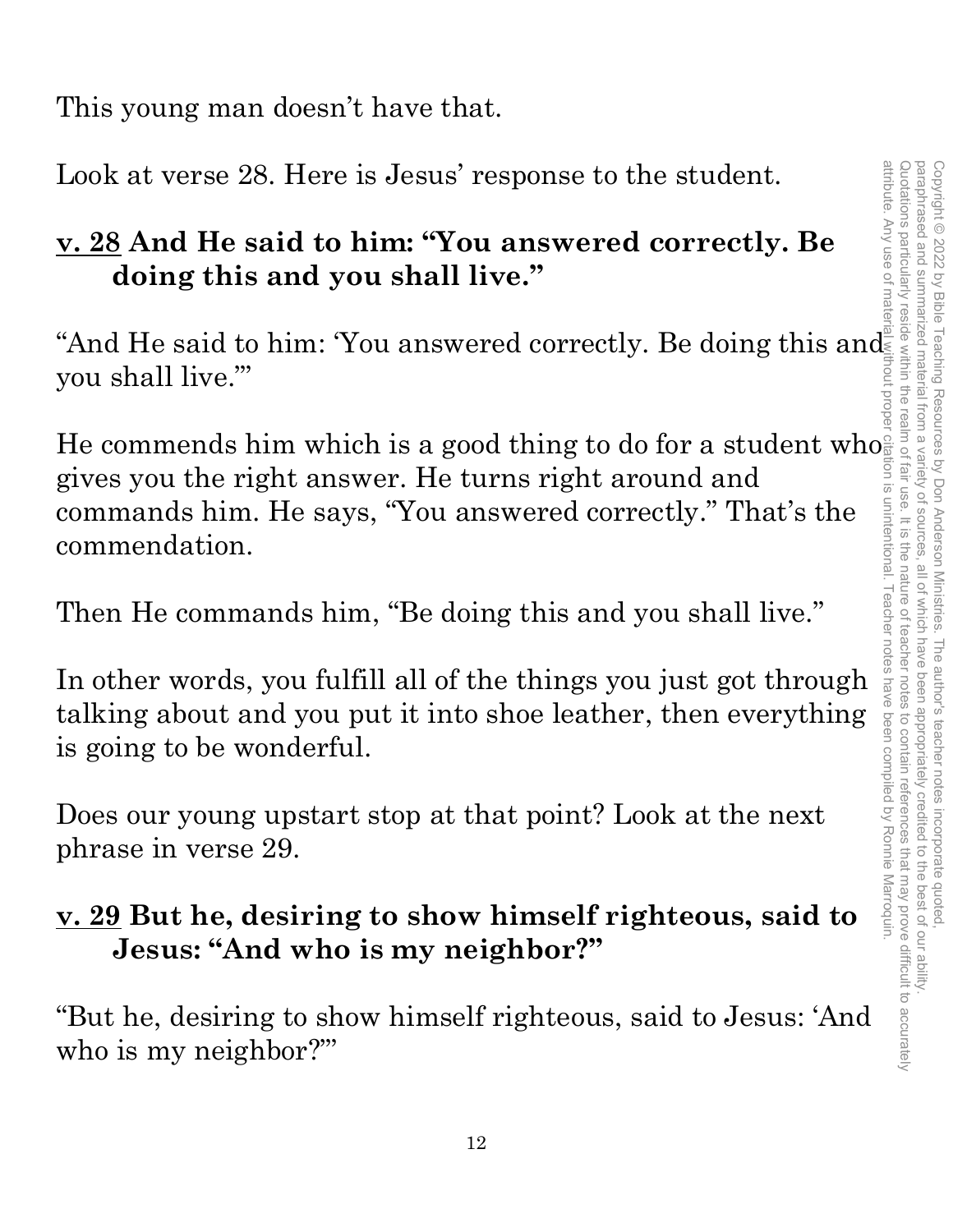attribute. Any use of material without proper citation is unintentional. Teacher notes have been compiled by Ronnie Marroquin.Quotations particularly reside within the realm of fair use. It is the nature of teacher notes to contain references that may prove difficult to accurately paraphrased and summarized material from a paraphrased and summarized material from a variety of sources, all of which have been appropriately credited to the best of our ability. Copyright © 2022 by Bible Teaching Resources Copyright © 2022 by Bible Teaching Resources by Don Anderson Ministries. The author's teacher notes incorporate quoted, variety of by Don Anderson Ministries sources n Ministries. The author's teacher notes incorporate quoted,<br>, all of which have been appropriately credited to the best of our ability

What two sentences jump out at you to show you that he belongs down in the lower left?

The first one was, he was putting Jesus to the test. The second one was, "he's desiring to show himself righteous."

Do you remember that first study when we talked about the ingredient of a relationship with God? The Pharisee said, "I thank God I'm not like this weird tax collector over here next to me. I mean, I fast and I do all of these things and I thank God I'm not like him."

Here is a man who wants to speak of his righteousness, wants  $t\tilde{g}$ unintentional speak of his character, and so he says, "Who is my neighbor?"

That question leads to another supposition that we cannot escape. He is so arrogant that he believes that he loves the Lord his God with all his whole heart, with his whole soul, and with a downhill roll.

his God with all his whole heart, with his whole soul, and with his whole mind. If you define the neighbor bit, man he has it on  $\frac{2}{3}$  a downhill roll.<br>That is exactly what this tells us. He is living in such an unrea That is exactly what this tells us. He is living in such an unrealistic world that he actually believes in his heart that he does love the Lord his God with his whole heart, his whole soul and his whole mind. "If you take the horizontal and define the neighbor bit, I have it and I'm going."

The question he asks here is really going to put the bite on him. We are going to see it later here in the passage.

A tremendous thing is going to happen here as Jesus now shows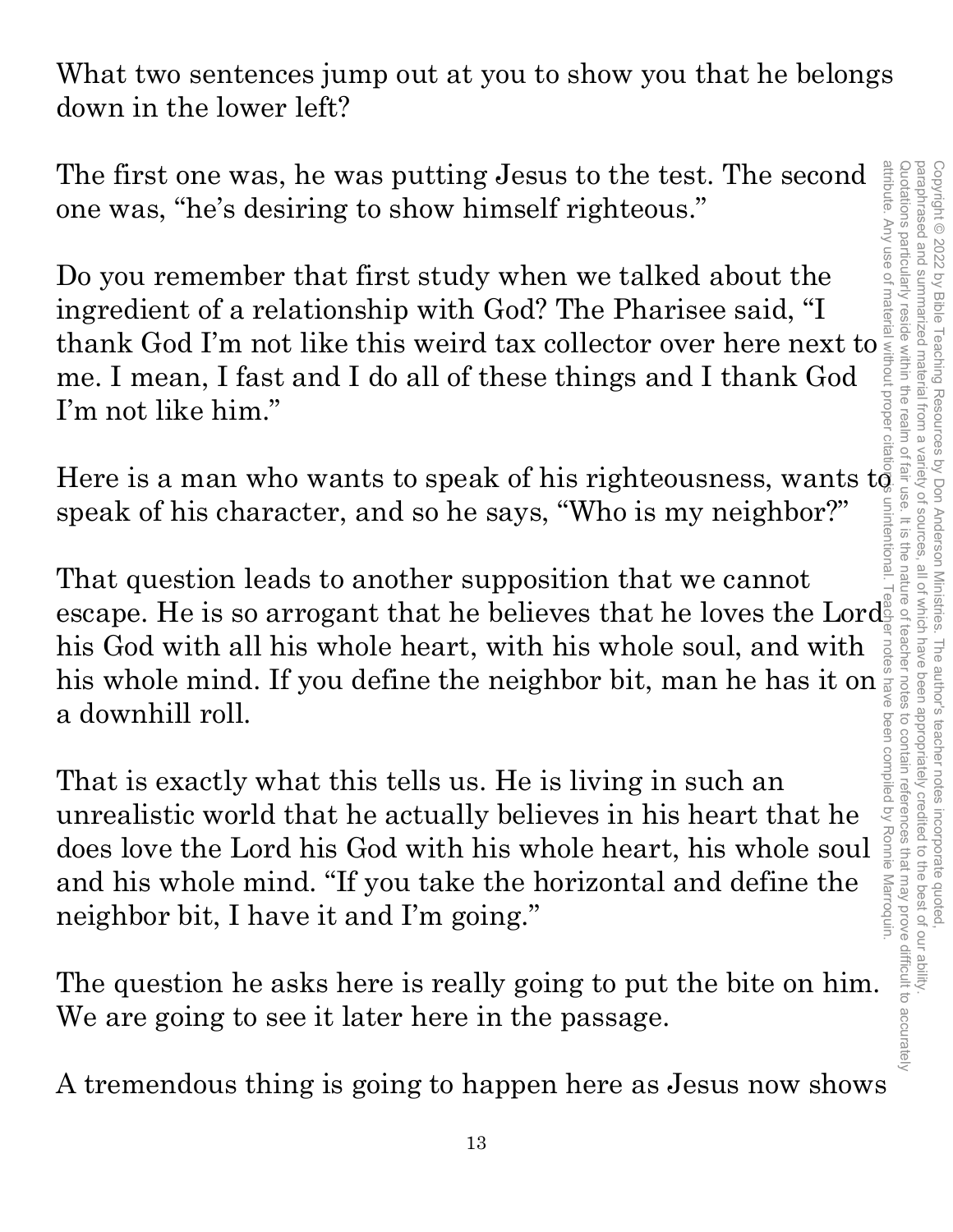him the neighbor.

That causes us to move from the student who has a right relationship with God but a wrong relationship with men. We are now going to look at a Samaritan. This Samaritan is wrong on truth but he is right on relationship. He is one who really is doing it right. There is a key phrase in it.

# **v. 30 Jesus replied and said: "A certain man was going**  tionship with God but a wrong relationship with men. We<br>now going to look at a Samaritan. This Samaritan is wrong<br>ruth but he is right on relationship. He is one who really is<br>g it right. There is a key phrase in it.<br><br>**0 hands of robbers who stripped him and beat him, departed, leaving him half dead.**

"Jesus replied and said: 'A certain man was going down from Jerusalem to Jericho; and he fell into the hands of robbers who stripped him and beat him, departed, leaving him half dead."

What is the story here? What is the beginning story?

We have a guy splattered all over the sidewalk. He has been the victim of a crime. He is on a trip from Jerusalem down to Jerich $\bar{\phi}$ and these robbers get him and they leave him a bloody mess on the road.

We have a man in desperate need. He has been robbed, beaten and left half dead. That's the beginning. Now watch what Jesus does.

#### **v. 31 Now by coincidence, a certain priest was going down the road, and when he saw him, he passed by on the opposite side.**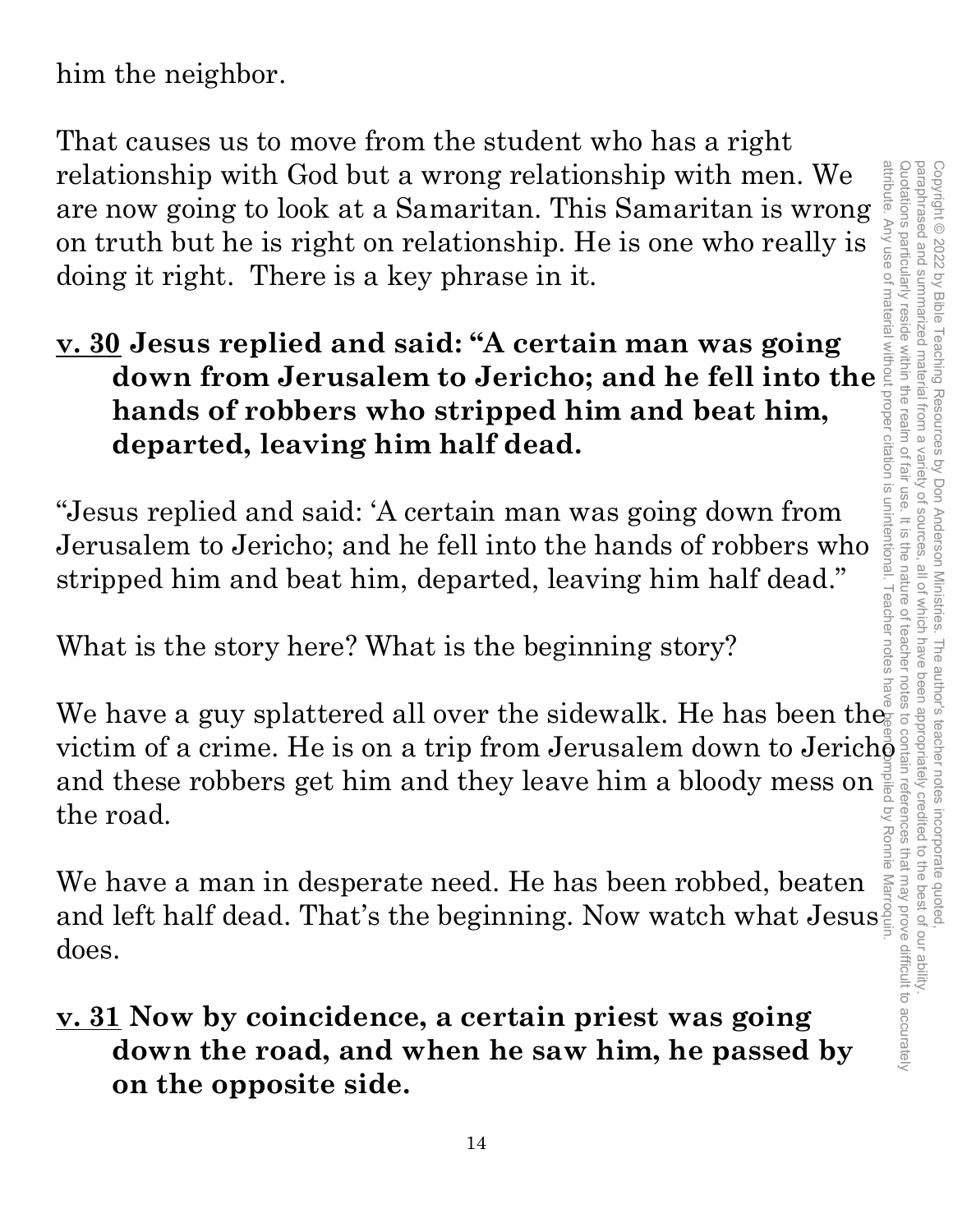"Now by coincidence, a certain priest was going down the road, and when he saw him, he passed by on the opposite side."

Where are we going to put the priest on your chart? Here is a religious individual. Where is he going to fit? Don't be afraid to do it just because he's a man of the cloth now.

Why do you think he didn't stop in the first place? What about being over-committed and over-involved? "I'm late and I need to get home to dinner. I can't stop and mess with you, guy."

We look at this and we think we're over-committed and overinvolved and we just can't stand to get involved in the nitty gritty. We don't wash dirty feet and we don't deal with people splattered all over the road because that is not us. Where are we going to put the priest on your chart? Here is a<br>
religious individual. Where is he going to fit? Don't be afraid to  $\frac{3}{2}$ <br>
do it just because he's a man of the cloth now.<br>
Why do you think he didn't stop

just had one of them.

# **saw him, passed by on the opposite side.**

"So, likewise a Levite, when he came to the place and saw him, passed by on the opposite side."

**v.** 32 **So, likewise a Levite, when he came to the place and same and saw him, passed by on the opposite side.<br>
"So, likewise a Levite, when he came to the place and saw him, assessed by on the opposite side."<br>
We have th** We have the priest who learned to make a sacrifice of everything but himself. We have a Levite who thinks that passing out hymnals and taking up the offering constitutes service. His services for the sanctuary and his theology is for the temple.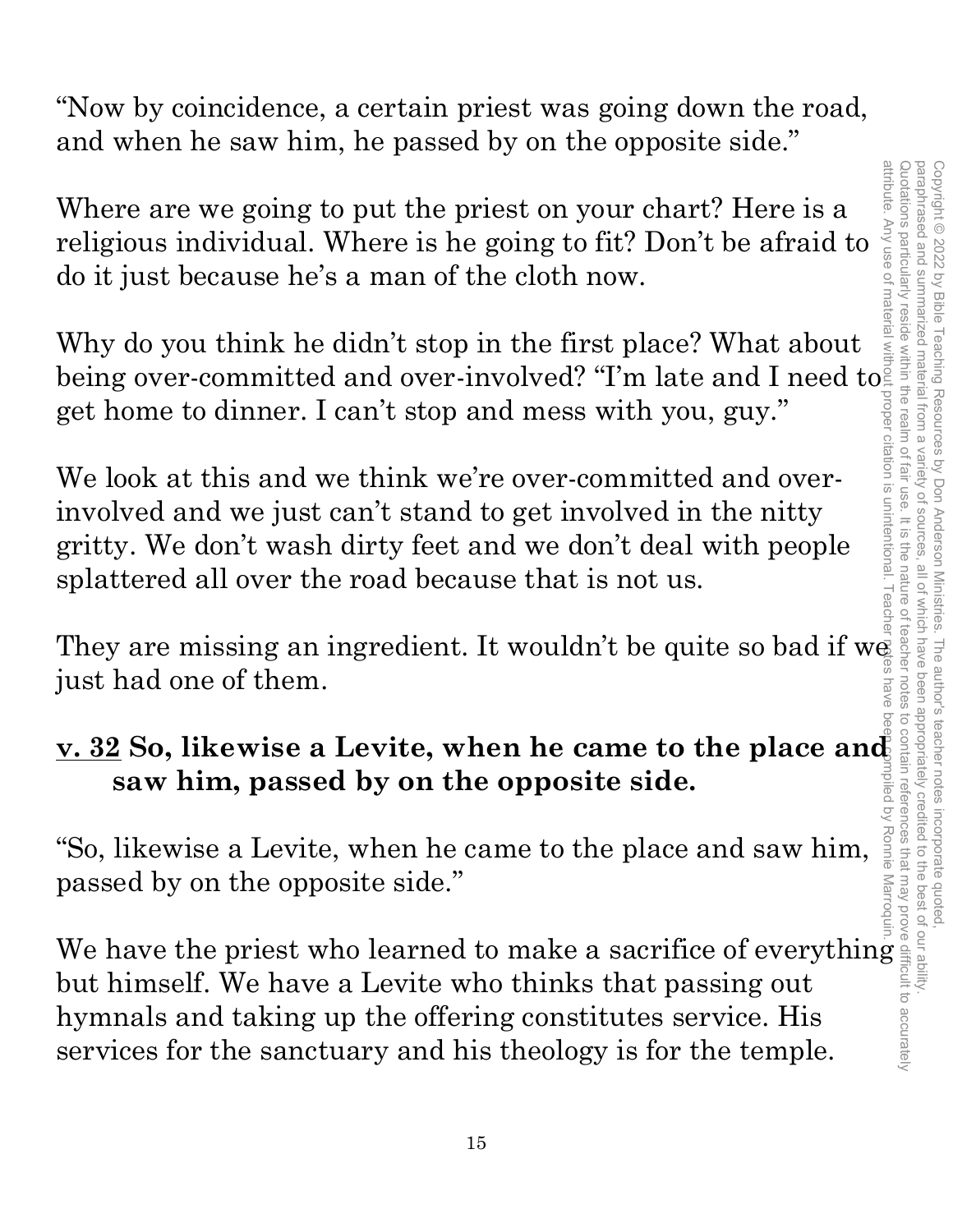When it comes to being a servant, he is a selective snob. He decides who he is going to spend his compassion on.

Both of them pass by and leave this fellow there. They preferred the comfortable cloister to the cry of the crowd.

Theology is for the sanctuary not for the street. The sacred is for sanctuary, theology is for the temple. What do we have? So far you hear a guy saying, "Help" and there isn't anybody. They are all making excuses.

You might try to write out as many excuses as you can to try to defend the priest and the Levite. Here are a few to give you an idea.

attribute. Any use of material without proper citation is unintentional. Teacher notes have been compiled by Ronnie Marroquin.Here he is coming, bopping along the road, both of them pass by on the opposite side. "Well, you know this could be dangerous. After all maybe the robbers are still lurking around somewhere After all maybe the robbers are still lurking around somewhere  $\frac{1}{8}$  close and I sure don't want to become like him." Or "What if he gad dies while I am trying to help him. I could get sued." How about that one? Or "I close and I sure don't want to become like him." Or "What if he dies while I am trying to help him. I could get sued." How about I did my deal at the temple today." "Lord, I really don't know the first thing about first-aid. What if he has cardiac arrest while  $\frac{1}{2}$  in working on him? I don't know mouth-to-mouth resuscitation." Or "I don't have first thing about first-aid. What if he has cardiac arrest while <u>a</u> Ronnie Marroquin I'm working on him? I don't know mouth-to-mouth resuscitation." Or "I don't have time. Supper's waiting and you know my wife. If I'm five minutes late, I'm really in trouble. I can't stop."

Ask yourself the question, what is your excuse? Why is it that we are so busy that we can't bring help and healing to people around us? Why is it that we assume then that if compassion is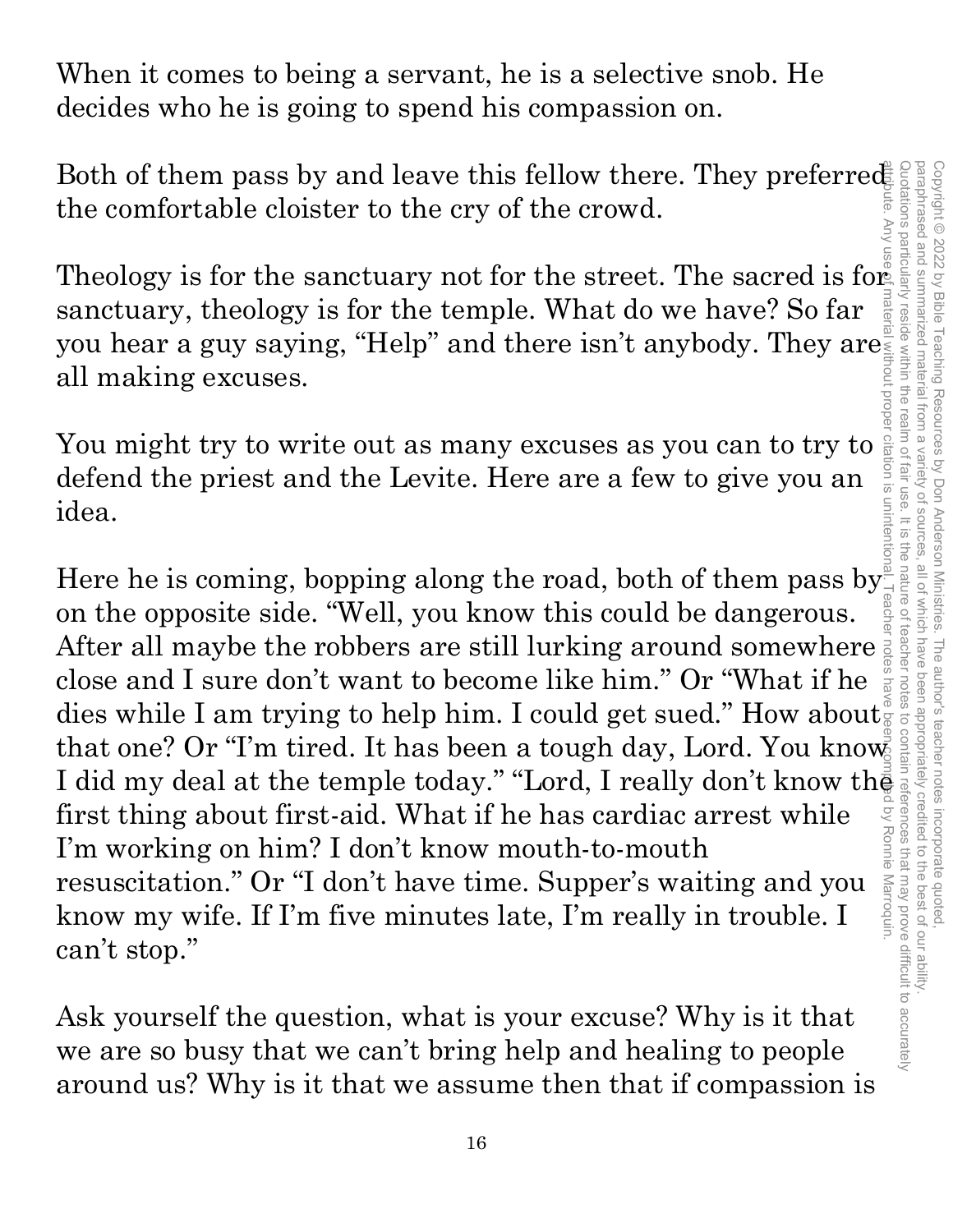a characteristic of Correct Positive Thinking/Feeling/Acting that maybe we are not in the upper left-hand corner?

#### **v. 33 But a certain Samaritan, who was on a journey, came upon him; and when he saw him, he had compassion.**

"But a certain Samaritan, who was on a journey, came upon him; and when he saw him;"–capital letters, key phrase to the whole study—"HE HAD COMPASSION."

That's what the Lord is trying to teach in the parable. The difference between intimate, deep interpersonal relationships is behind others and minister to them. Demonstrate that we really care about each other and want to help.

This is really fantastic that Jesus would choose a Samaritan. You talk about people having tough interpersonal relationships.  $\frac{s}{v}$ 

our ability to move beyond the shield that we have up and get in<br>behind others and minister to them. Demonstrate that we really<br>care about each other and want to help.<br>This is really fantastic that Jesus would choose a Sa The Jews hated the Samaritans. Jews hated Samaritans so much that if they left Jerusalem at point A to go north to Galilee, point B, to see their family, do you know what they did? Samaria lays in-between and they would cross over the Jordan River, go up neutral territory, cross back over, see their families, cross over, then come down because they weren't going to be defiled by Samaritans.

Remember in John 4 where it says, "Jesus must needs go through Samaria." (ref. John 4:4)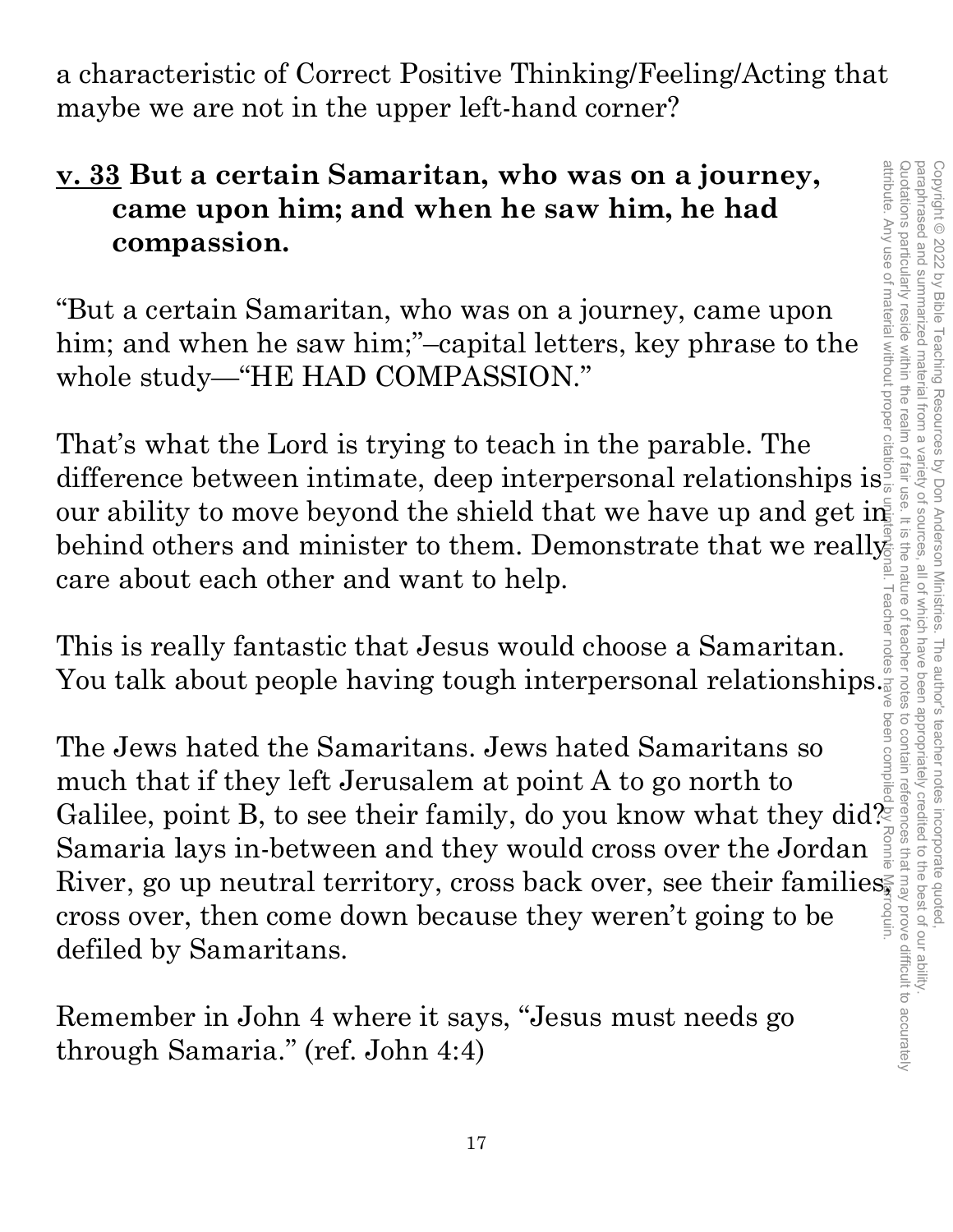That was a need because there was an outcast Samaritan woman there who needed to know the Lord Jesus.

Remember there in John 4 when Jesus confronted her with the  $\frac{3}{5}$ fact that she has had five husbands and the guy she was living with now was not her husband? It was very embarrassing for her, and naturally, her answer was fantastic. She said, "Sir, I perceive that you are a prophet. Our fathers worshipped in this mountain and you say that Jerusalem was the place where we ought to worship." (ref. John 4:19-20)

Isn't that the way that we do it? When the skeletons start coming out of the closet and the Lord puts His finger on the sin in our lives, we immediately turn religious on Him.

"We worship here on the mountain—up here on Mount Garrison. You'll stay down in Jerusalem so I don't have to listen to what you have to say because you are not my denomination."

She pulled the curtain on him, right there real quick. Then that general glorious, glorious manifestation of the fact that He was the Messiah and how drastically her life changed as a result of the  $\frac{1}{2}$ <br>Living Water. glorious, glorious manifestation of the fact that He was the Messiah and how drastically her life changed as a result of the Living Water.

There is another interesting thing. In Luke chapter 9, just before this happens—to show you how God or the Lord Jesus uses characters in stories to really stretch the point on interpersonal relationships—let me tell you a little story.

In chapter 9, the verses just before this in chapter l0, the disciples and Jesus are all up in the north. They are in Galilee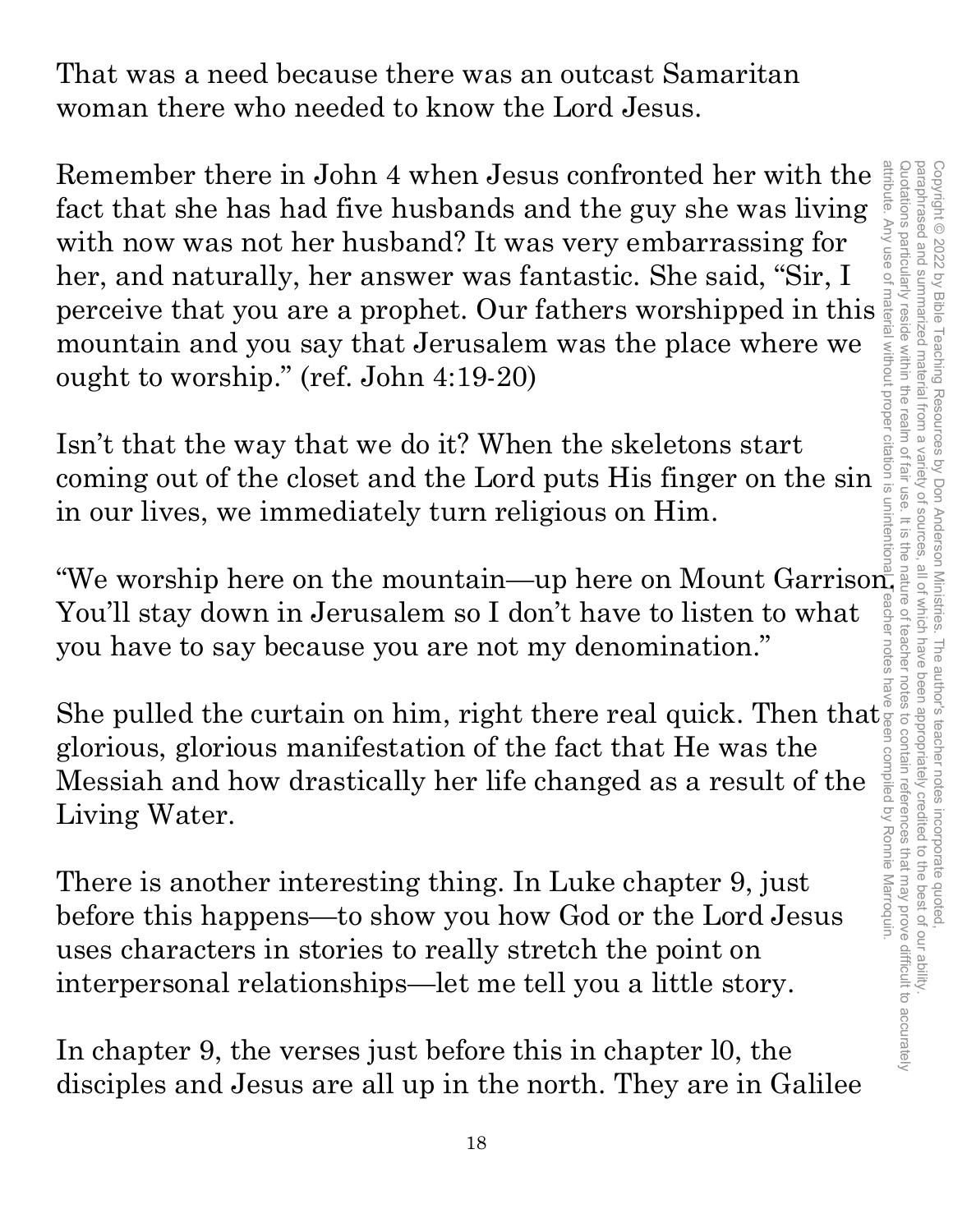and the Passover is going to be down here in Jerusalem pretty quick and Jesus says, "I need to finish my speaking up here and I want you all to go down to the next town and I want you to make reservations for us to spend the night because we have to go to the Passover."

So here they come down from the north. James and John, the sons of thunder, are in this group. They go into town and they check in at the Chamber of Commerce and the Chamber of Commerce says the best place to stay in town is the Samaritan Sheraton.

So these fellows go over there and they are filling out a card for So these fellows go over there and they are filling out a card for  $\frac{1}{3}$  the thirteen of them that are going to be spending the night. The gauge looks at their names on the card and realizes that they are  $\frac{1}{3}$ guy looks at their names on the card and realizes that they are Jewish and he says, "Are you going to Jerusalem for the Passover?" And they said, "Yeah, how do you know?" He says, "I

James and John, bless their hearts. If you think that John was always an apostle of love, you need to see him in this picture. H $\bar{\rm e}$ doesn't even go to the Holiday Inn. He is just so angry that he goes and sits on the curb.

Jewish and he says, "Are you going to Jerusalem for the<br>
Passover?" And they said, "Yeah, how do you know?" He says, "The says of<br>
tell you one thing, you ain't staying at the Samaritan Sheraton."<br>
James and John, bless t Jesus comes down and He's got an Old Testament illustration for this. He says, "Where are we staying?" They said, "We aren't staying here and in fact, I've got a suggestion. Like Elijah, in the Old Testament, called fire out of heaven, I want you to call fire out of heaven and wipe out this place."

Do you know what the Lord Jesus said? "I came not to call the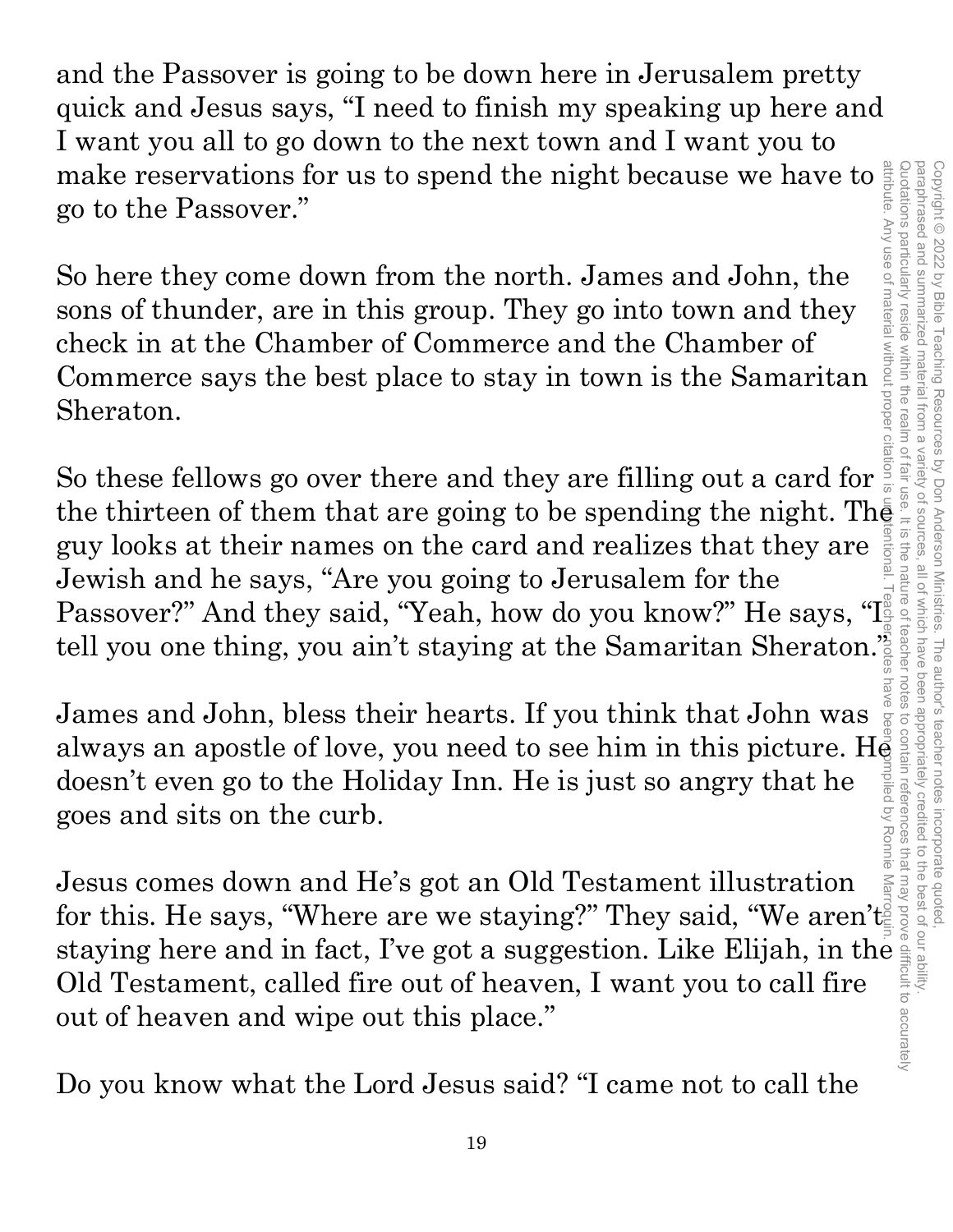paraphrased and summarized material from a attribute. Any use of material without proper citation is unintentional. Teacher notes have been compiled by Ronnie Marroquin.Quotations particularly reside within the realm of fair use. It is the nature of teacher notes to contain references that may prove difficult to accurately paraphrased and summarized material from a variety of sources, all of which have been appropriately credited to the best of our ability. Copyright © 2022 by Bible Copyright © 2022 by Bible Teaching Resources by Don Anderson Ministries. The author's teacher notes incorporate quoted, **Teaching Resources** variety of sources. i by Don Anderson Ministries. The author's teacher notes incorporate quoted,<br>ariety of sources, all of which have been appropriately credited to the best of our ability.

righteous but sinners to repentance. I came not to destroy men's lives but to save them."

Here's this arrogant student who wants to have definition of a neighbor. Jesus has twelve ears listening. He says, "Oh, by the way, I want to tell you the story about a certain Samaritan."

Talking about interpersonal relationships, You are going to tell us what compassion is all about and You use a Samaritan. I love handles it beautifully.

The conflict here is that they don't have it.The Jews said that God hates three things. He hates sin, He hates Samaritans and He hates women. Those are the three things that God hates in their theology.

Anybody that is listening to this parable has to recognize that the Lord is crossing over every boundary in telling this particular story.

What is your attitude when you come across somebody who has a real need? Detour. "Bloody man ahead!"

Here's this arrogant student who wants to have definition of a ncighbor. Jesus has two<br>Vev cars listening. He says, 'Oh, by the strain Samaritan."<br>Talking about interpersonal relationships, You are going to tell<br>us what c There are a lot of Christians who are taking the tollway. They don't want to stop. They don't want to be involved. They want to get to heaven, but they sure don't want to mess around with anybody else while they are getting there. It's I, me and my. This is poor interpersonal relationships.

The hymn writer had it right: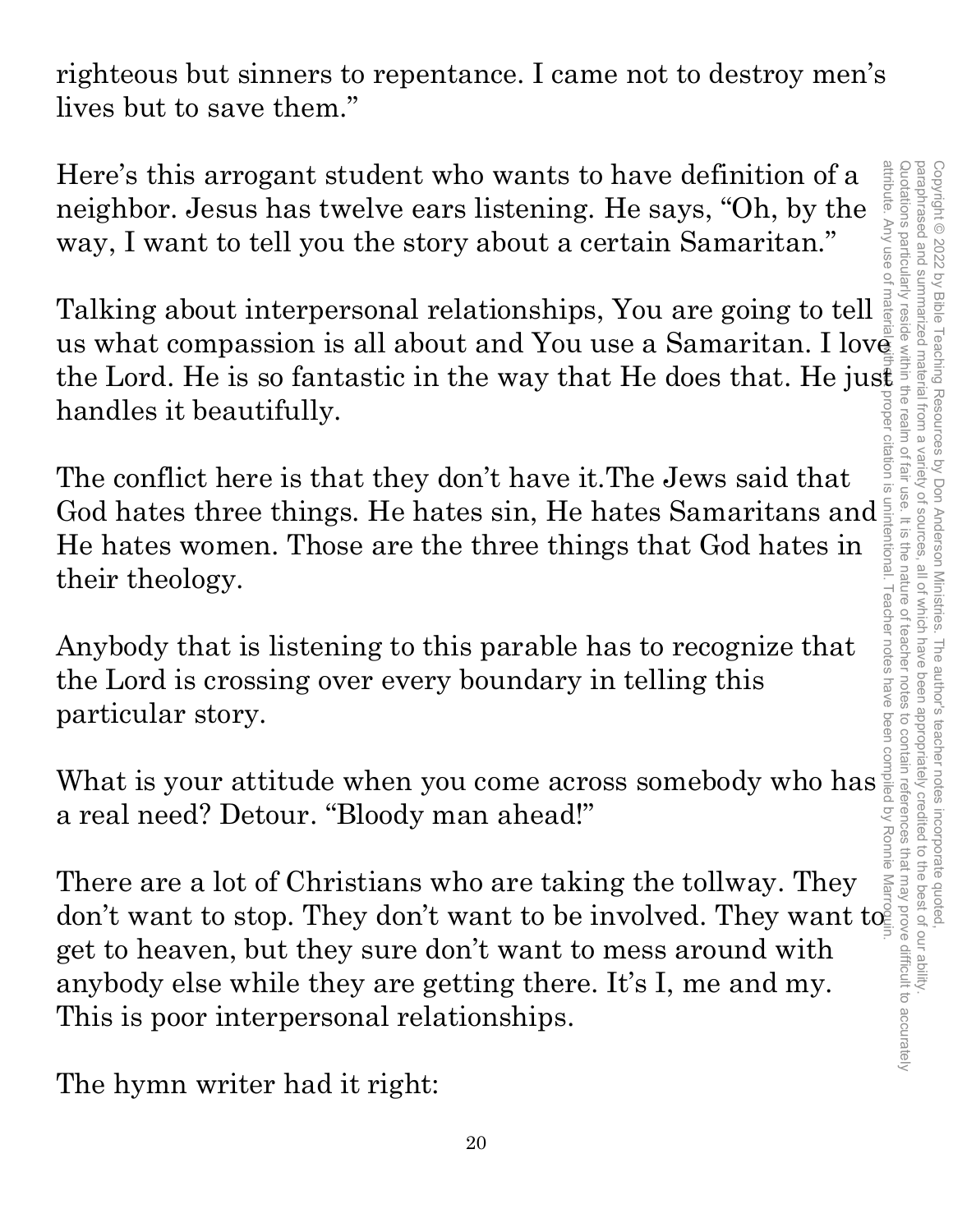Must I be carried to the skies on flowery beds of ease, While others fought to win the prize, and sailed through bloody seas.

"he had compassion."

Because he had compassion, he did something. This is compassion with hands now. Look what he does. His compassion causes him to do five things.

**v. 34 And having come to him, he bandaged his wounds, pouring on oil and wine; then having set him upon his own beast, he brought him to an inn and took care of him.**

"And having come to him, he bandaged his wounds, pouring on oil and wine; then having set him upon his own beast, he brought him to an inn and took care of him."

**v. 35 And on the next day, having taken out two denarii (about 35-40 cents) he gave them to the innkeeper and said, "Take care of him; and whatever you spend in addition, when I return, I will repay you."** 

"And on the next day, having taken out two denarii"—that's about two days salary—"(about 35-40 cents)"—that's before inflation hit—"he gave them to the innkeeper and said: 'Take care of him; and whatever you spend in addition, when I return, I will repay you.'"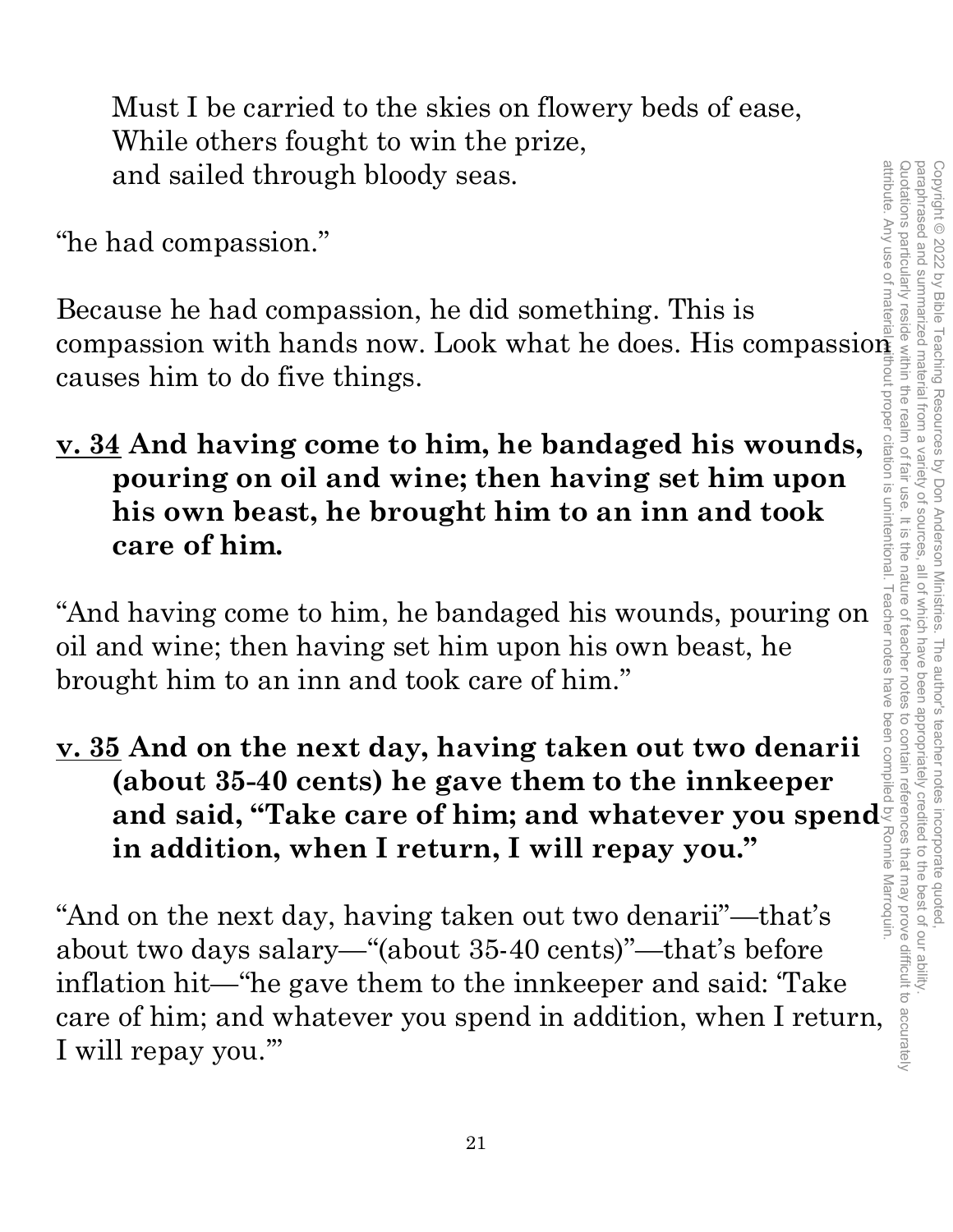If we are trying to get a handle on what real compassion is, then let's watch it in the Samaritan. What did he do? First, he bandaged the fellow's wounds. He took care of the immediate need.

Have you been around people like that? When an emergency takes place, they are the first ones to jump up and do something. If it is going to involve an act of service they don't wait for somebody to tell them to do something, they get up and do it. It is an incredible thing but when you are around people like that, they are such a blessing. they are such a blessing.<br>Here's this man. He immediately meets needs. He jumps in and

he bandages him and pours on oil and wine. Then, what does he do? He uses his own beast of burden to carry the fellow while he walked. It's like I don't mind walking because I know you can't and I will let you use my beast.

Then, after he got him to the inn, what did he do? He altered his schedule. He stayed there. He really took care of him. He was willing to go to the inconvenience of changing some business deal or something else because this need was more important than what he was going to. do? He uses his own beast of burden to carry the fellow while he<br>walked. It's like I don't mind walking because I know you can't<br>and I will let you use my beast.<br>Then, after he got him to the inn, what did he do? He alter

Have you ever noticed that about Jesus? You never see Jesus part of His life and relationship.

This fellow alters his schedule and he stays there and takes care of him. Then, that's not enough. The next morning when he gets up (after probably staying up most of the night taking care of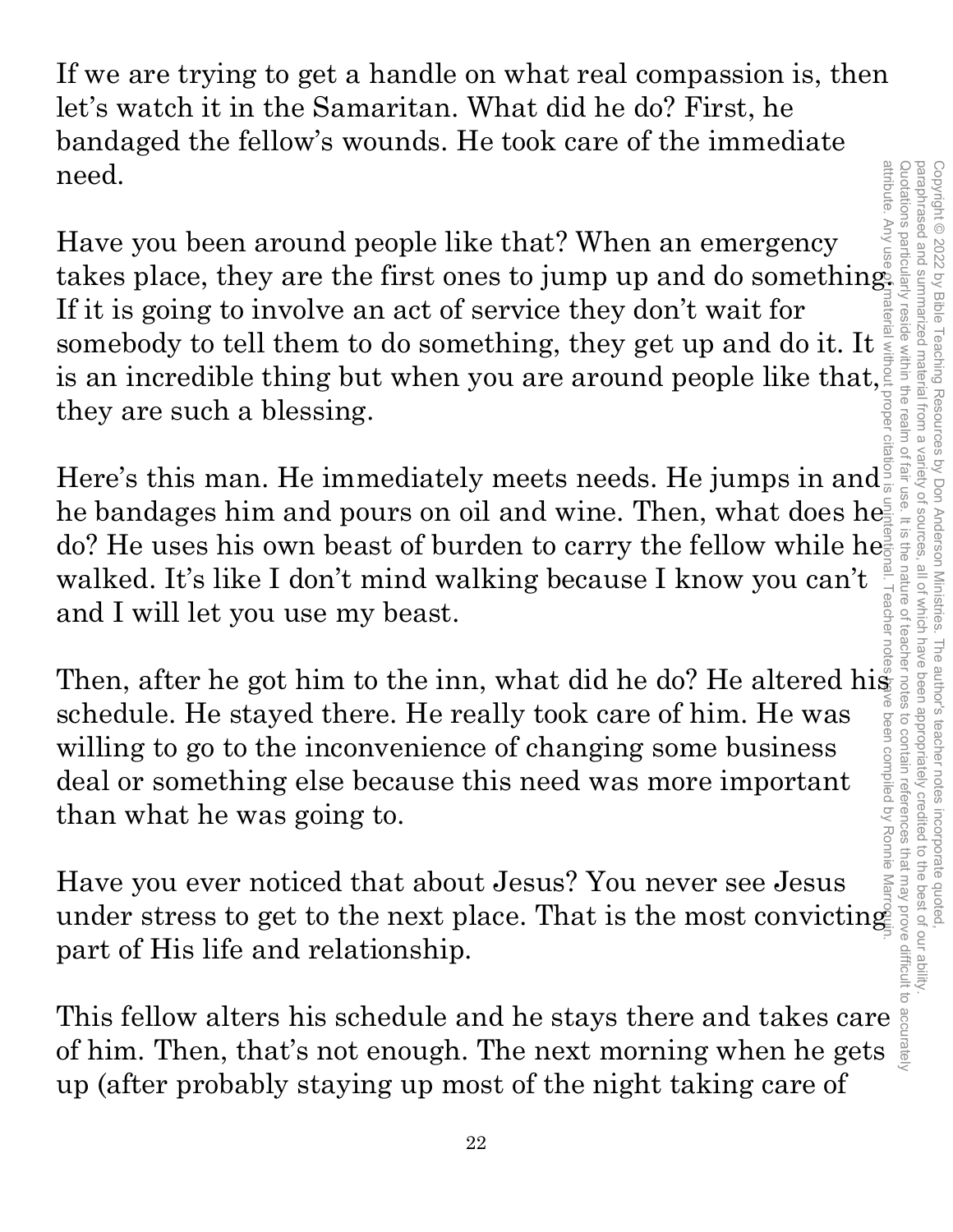him) he provides the funds for the overnight stay and he gives the innkeeper extra money. He says, "By the way, if he doesn't make the progress that we think he is going to make, when I stop by here on my next business trip, I'll pick up the tab for whatever else he spends. I am good for the rest of the expenses for this man to get well."

Wow, what a fellow! You don't always have to have right theology to demonstrate real compassion. In fact, the more conservative that we are, the less effective we are in interpersonal relationships.

Somebody said that fundamentalism is an excuse for being stop by here on my next business trip, I'll pick up the tab for<br>whatever else he spends. I am good for the rest of the expenses<br>for this man to get well."<br>Wow, what a fellow! You don't always have to have right<br>theology t concerned about what a chapter and verse says, we don't have time to spill ourselves out in the lives of others.

#### James 2:17

Even so faith, if it has not works is dead.

stop by here on my next business trip, I'll pick up the tab for<br>whatever clsc he spends. I am good for the rest of the expenses<br>for this man to get well."<br>Wow, what a fellow! You don't always have to have right<br>theology t cost him the use of his beast, it cost him for lodging, it probably cost him some sleep too while he took care of the individual. It probably cost him some money out of his checkbook. cost him some sleep too while he took care of the individual. It probably cost him some money out of his checkbook.

God help us not to be cold, compassionless cowards when it comes to the matter of being involved in the lives of others.

We need men and women who are motivated by the Master to move into a mess and make a miracle happen.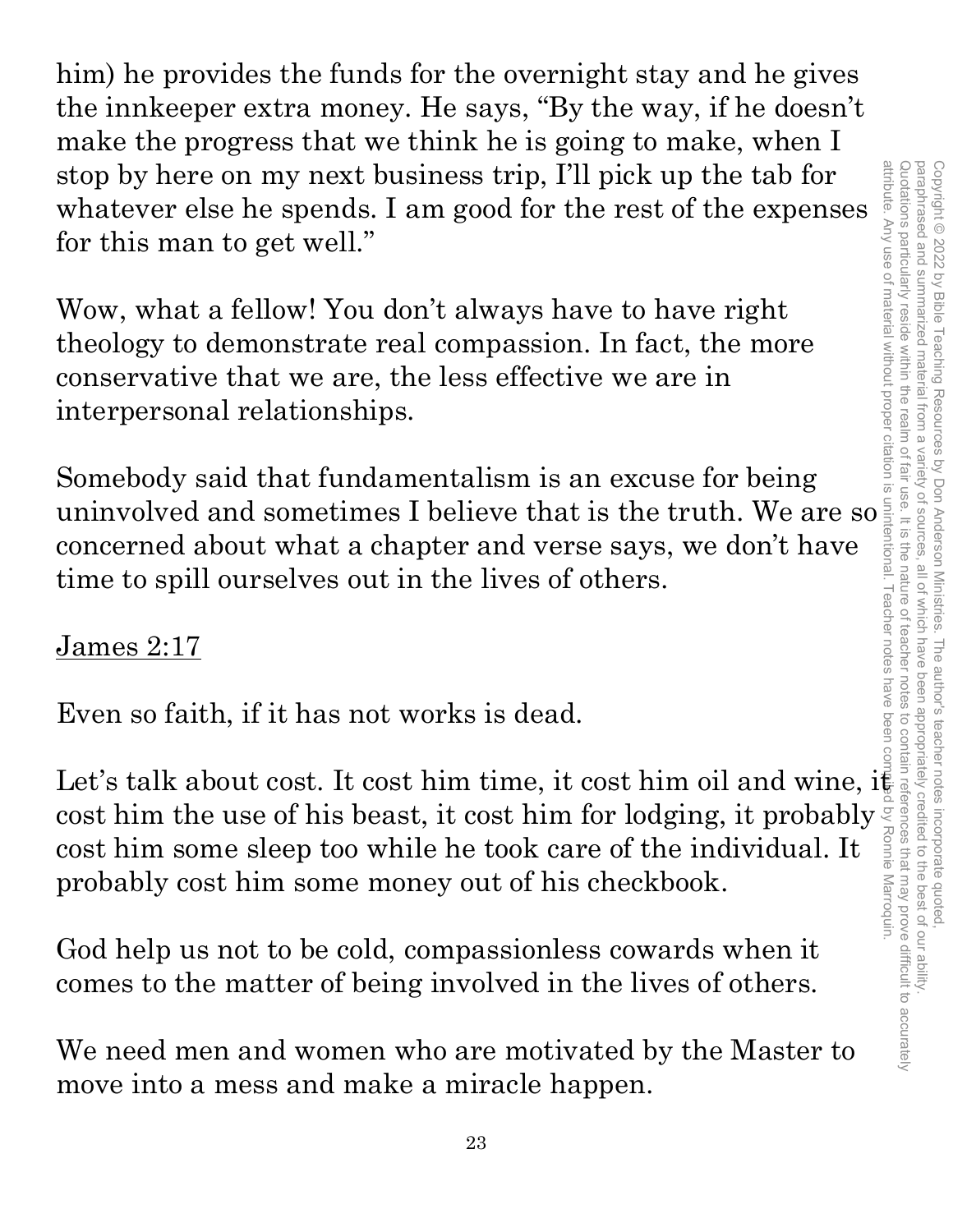It was Francis Schaeffer who said:

(The Church at the End of the Twentieth Century by Francis Schaeffer)

All men are our neighbors, and we are to love them as ourselves. We are able to do this on the basis of creation, even if they are not redeemed, for all men have value because they are made in the image of God. Therefore they are to be loved, even at great cost. This is, of course, the whole point of Jesus' story of the We are able to do this on the basis of creation, even if they are  $\frac{1}{2}$  not redeemed, for all men have value because they are made in the image of God. Therefore they are to be loved, even at great cost. This is, of c costs.

That's easy isn't it to become fighting fundamentalists? Striving for the purity of doctrine of detail.

Orthodoxy without opportunity is obnoxious. Theology without theater is terrible. Doctrine without a demonstration is dead. Instruction without opportunity is obnoxious.<br>
Theology without theater is terrible.<br>
Doctrine without a demonstration is dead.<br>
Instruction must issue in involvement or it will become invalid.<br>
It stops right here.<br>
Now w

It stops right here.

Now watch what the Lord does. The story is over. Now let's see Him talk back to the student.

#### **v. 36 Which of these three seems to you to have been a neighbor to the man who fell among the robbers?"**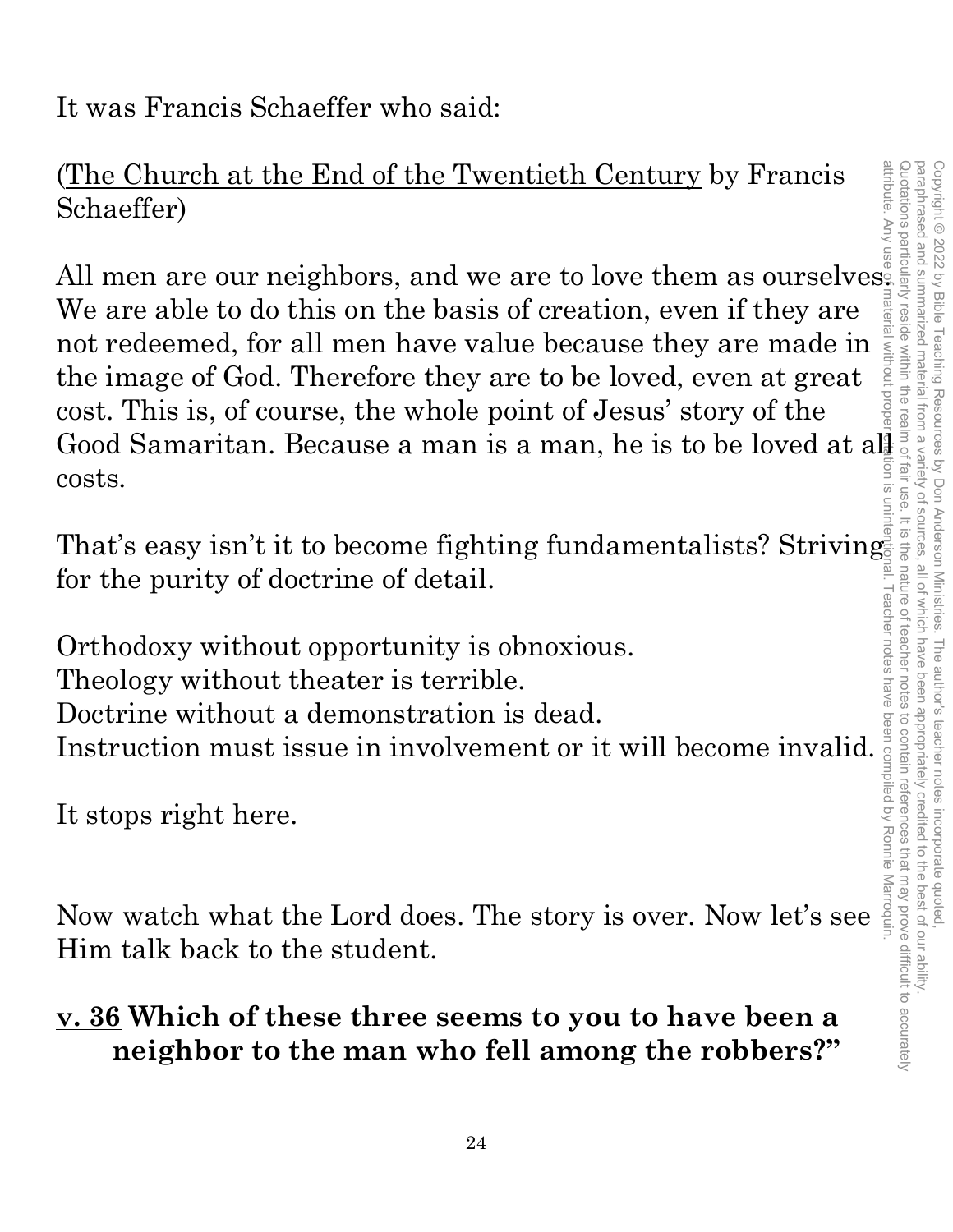"Which of these three seems to you to have been a neighbor to the man who fell among the robbers?"'

He is so kind to them. At the beginning of the study He says, "What does the law say?"

"Well, you shall love the Lord your God with your whole heart and your whole soul and your neighbor as yourself."

The guy says take your pick. One of the three of these was fulfilling the requirements of a neighbor. Which one of these three was a neighbor? Watch the answer because it is critical.

## **v. 37 And he said: "The one who showed mercy upon him." Then Jesus said to him: "Go and do likewise."**

"And he said: 'The one who showed mercy upon him." Then Jesus said to him: 'Go and do likewise.'"

He can't even use the word Samaritan? That's a dirty word and you can sense his flesh creeping inside with hatred and animosity. That he'd be put in this kind of position, if he's going to keep the law and go to glory, he's got to love a Samaritan!

Samaritans were Jews that married foreigners and they're a mixed breed. The Jews were repulsed by them. They hated them.

"And he said: 'The one who showed mercy on him."'

That's all he could say.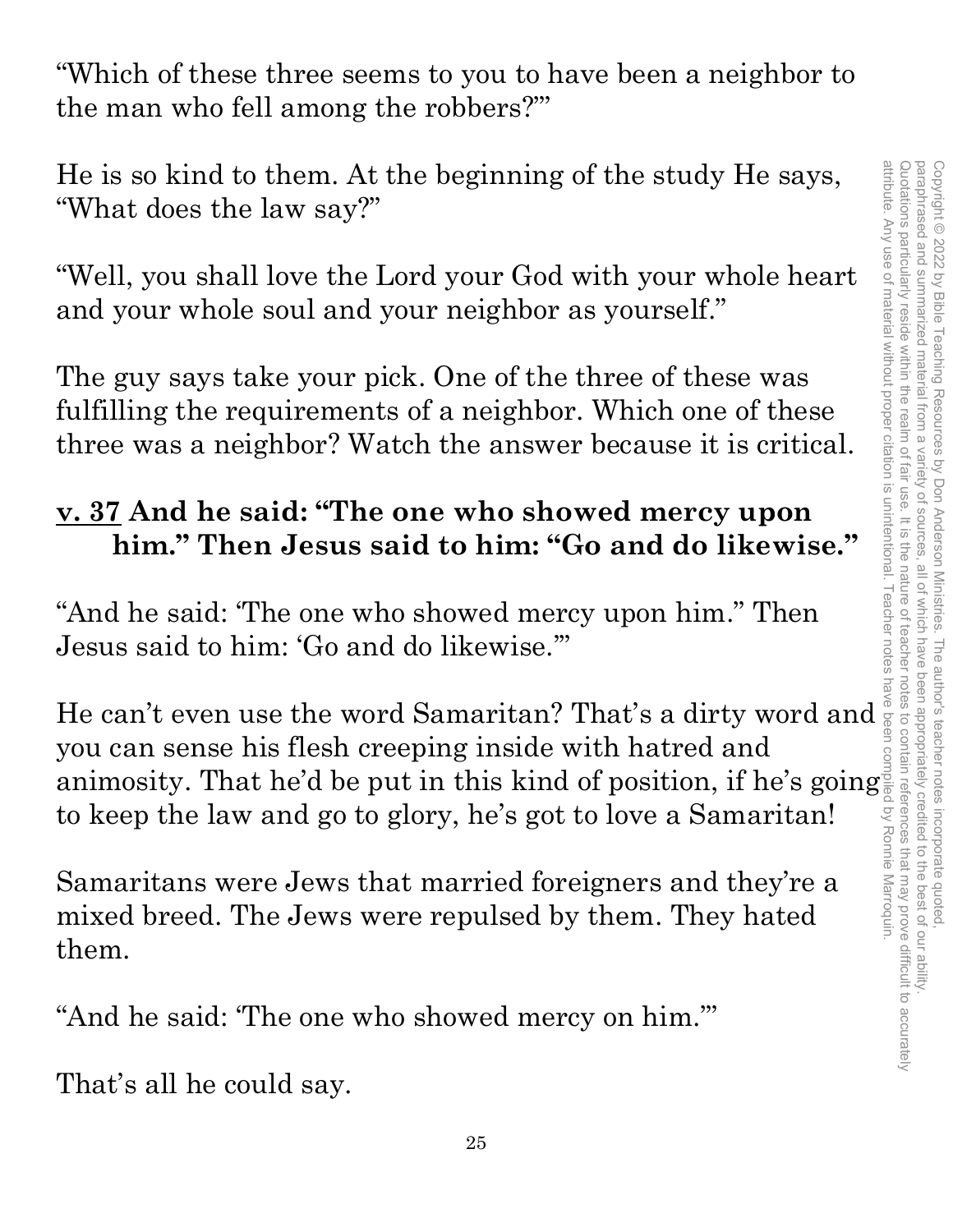Look at Jesus' command. "Go and do likewise."

He doesn't have any more questions to show himself righteous. He doesn't have any more questions to show himself righteous.<br>
He's going away under deep conviction because of the absence of<br>
compassion in his life.<br>
Do you think he went and did likewise? compassion in his life. use or material

Do you think he went and did likewise?

Any more than the Pharisee went down from the temple like the contract and self-righteous, arrogant individual discovers that he doesn't have compassion and he does something to change all that. It's a miracle when we see tax collector who was justified, or like the oldest son in Luke 15 $\frac{3}{8}$  in our last study. It's a miracle when a self-righteous, arrogant individual discovers that he doesn't have compassion and he does something to c in our last study. It's a miracle when a self-righteous, arrogant individual discovers that he doesn't have compassion and he does something to change all that. It's a miracle when we see that happen.

Copyright © 2022 by Bible Teaching Resources by Don Anderson Ministries. The author's teacher notes incorporate quoted,

Copyright © 2022 by Bible Teaching Resources by Don Anderson Ministries. The author's teacher notes incorporate quoted

paraphrased and summarized material from a variety of sources, all of which have been appropriately credited to the best of our ability.

all of which have been

appropriately credited

to the best of our ability

material from a variety of sources

paraphrased and summarized

Philippians chapter 2 is wonderful passage of scripture. Pick out the four illustrations of compassion. There are four people in Philippians 2 who show compassion.

The first one is Jesus Christ:

## Philippians 2:7

He emptied Himself, taking the form of a servant, He was made in the likeness of men. And being found in fashion as a man,  $\text{He}_{\frac{2}{3}}^{\frac{1}{3}}$ humbled Himself and became obedient unto death, even the death of the cross." Quotations particularly reside within the realm of fair use. It is the nature of teacher notes to contain references that may prove difficult to accurately attribute. Any use of material without proper citation is unintentional. Teacher notes have been compiled by Ronnie Marroquin.

That's the first manifestation of compassion.

26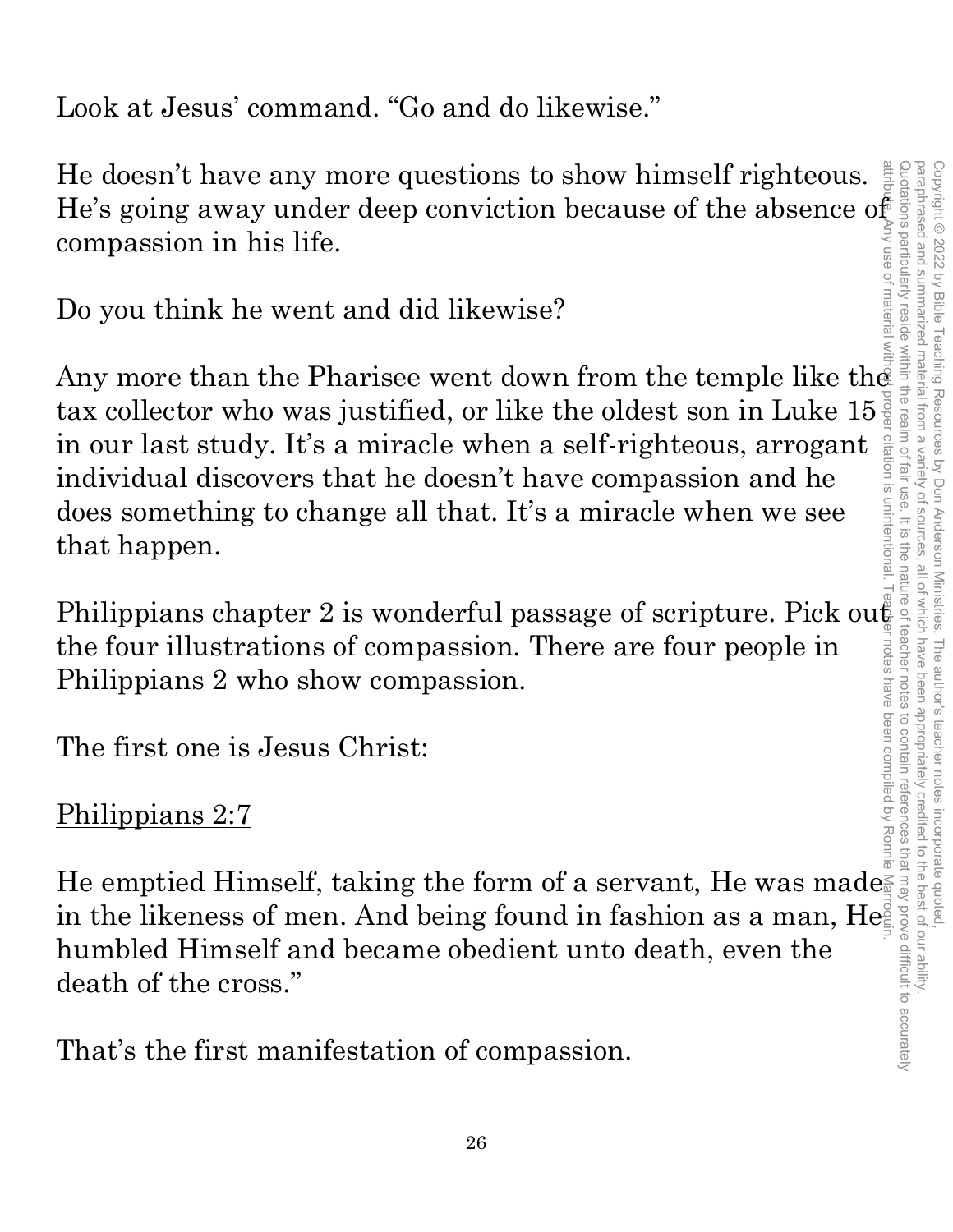The second one is the apostle Paul:

#### Philippians 2:17

If I be poured out as a drink offering upon the sacrifice and service of your faith, I joy and rejoice with you all.

What's he saying? He says, "If my life is spent physically for yours, it's no big deal. I delight to be spent for you." Compassion.

Thirdly, Timothy.

#### Philippians 2:20, 21

I have no man like-minded who will naturally care for your state, for all seek their own, not the things which are of Jesus Christ. But you know the proof of him, like a son with a father, he served with me in the gospel.

The fourth one is Epaphroditus.

#### Philippians 2:30

Because of the work of Christ, he was near unto death, not regarding his life, to supply your lack of service toward me.

Because of the work of Christ, Epaphroditus shows to take the offering and go 600 miles over to the city of Rome and deliver that offering to Paul. He stays there and gets involved in the ministry in Rome to the point that he risked his physical life and he had to be sent back to Philippi because he was about to die.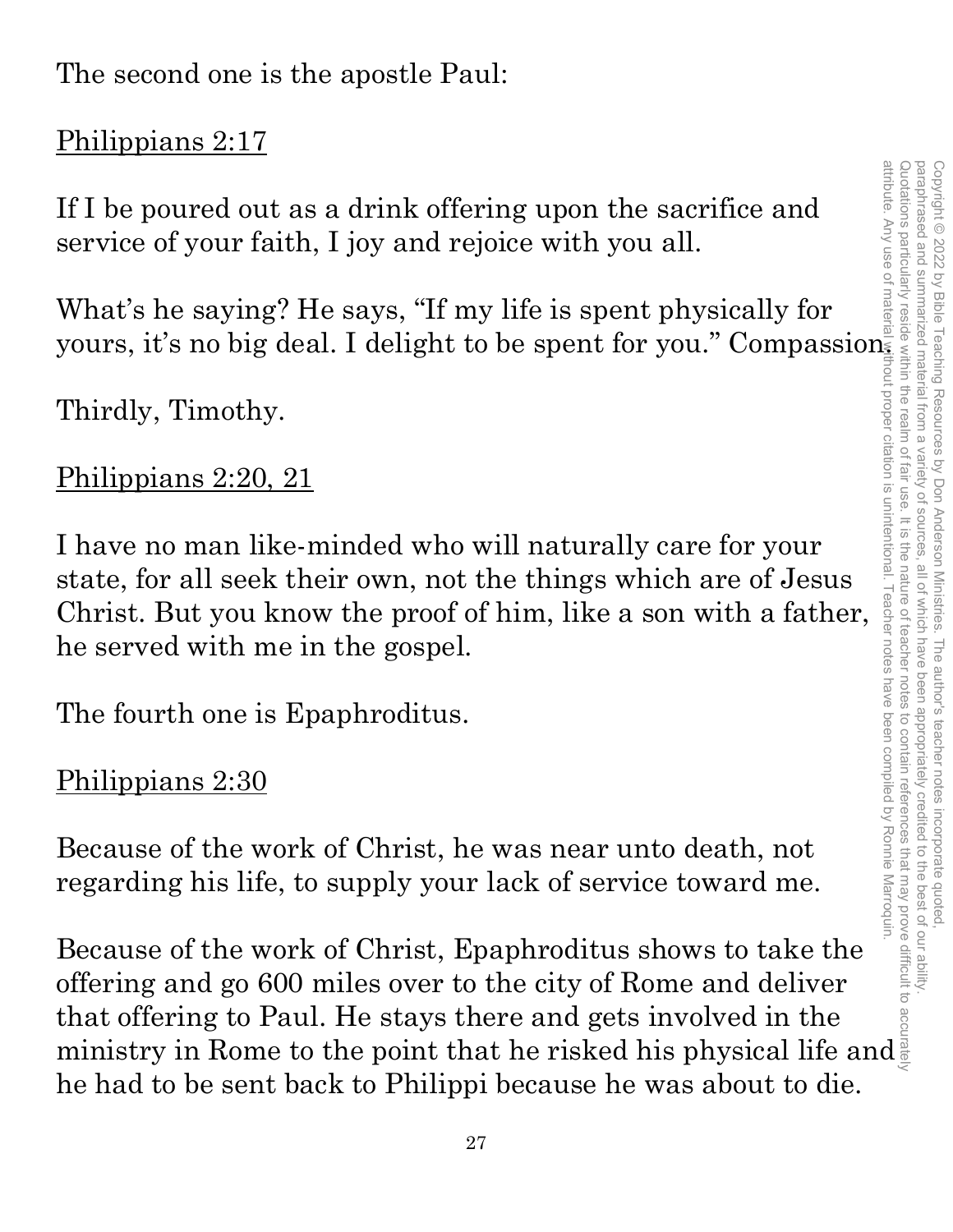paraphrased and summarized attribute. Any use of material without proper citation is unintentional. Teacher notes have been compiled by Ronnie Marroquin.Quotations particularly reside within the realm of fair use. It is the nature of teacher notes to contain references that may prove difficult to accurately paraphrased and summarized material from a variety of sources, all of which have been appropriately credited to the best of our ability. Copyright © 2022 by Bible Teaching Resources Copyright © 2022 by Bible Teaching Resources by Don Anderson Ministries. The author's teacher notes incorporate quoted, material from a variety of sources. by Don Anderson Ministries. The author's teacher notes incorporate quoted , all of which have been appropriately credited to the best of our ability

That's the kind of man that you've got here in the final part of the study.

What's that tell us? Instruction must issue in involvement. Study and service go hand in hand. We reveal the fact that we love, the fact that we're constructively involved in doing something about it.

#### 1 John 4:7-13

Beloved, let us love one another, for love is from God; and everyone who loves is born of God and knows God. The one who does not love does not know God, for God is love. By this the love of God was manifested in us, that God has sent His only unntentiona The thing is the world so that we might live through Him. This is love, not that we world so that we might live through Him. The this some to be the propitiation for our sins. Beloved, if God is and so loved us, we also ou begotten Son into the world so that we might live through Him. In this is love, not that we love God but that He loved us and sent His Son to be the propitiation for our sins. Beloved, if God so loved us, we also ought to love one another. No one has beheld God at any time; if we love one another, God abides in us, and<br>
His love is perfected in us. By this we know that we abide in<br>
Him and He in us, because He has given us of His Spirit.<br>
That Spirit produces love and compas God at any time; if we love one another, God abides in us, and His love is perfected in us. By this we know that we abide in Him and He in us, because He has given us of His Spirit.

That Spirit produces love and compassion.

at Ephesus back in Revelation 2? He said:

Revelation 2:4)

If you've become cold, critical and concise and you've lost your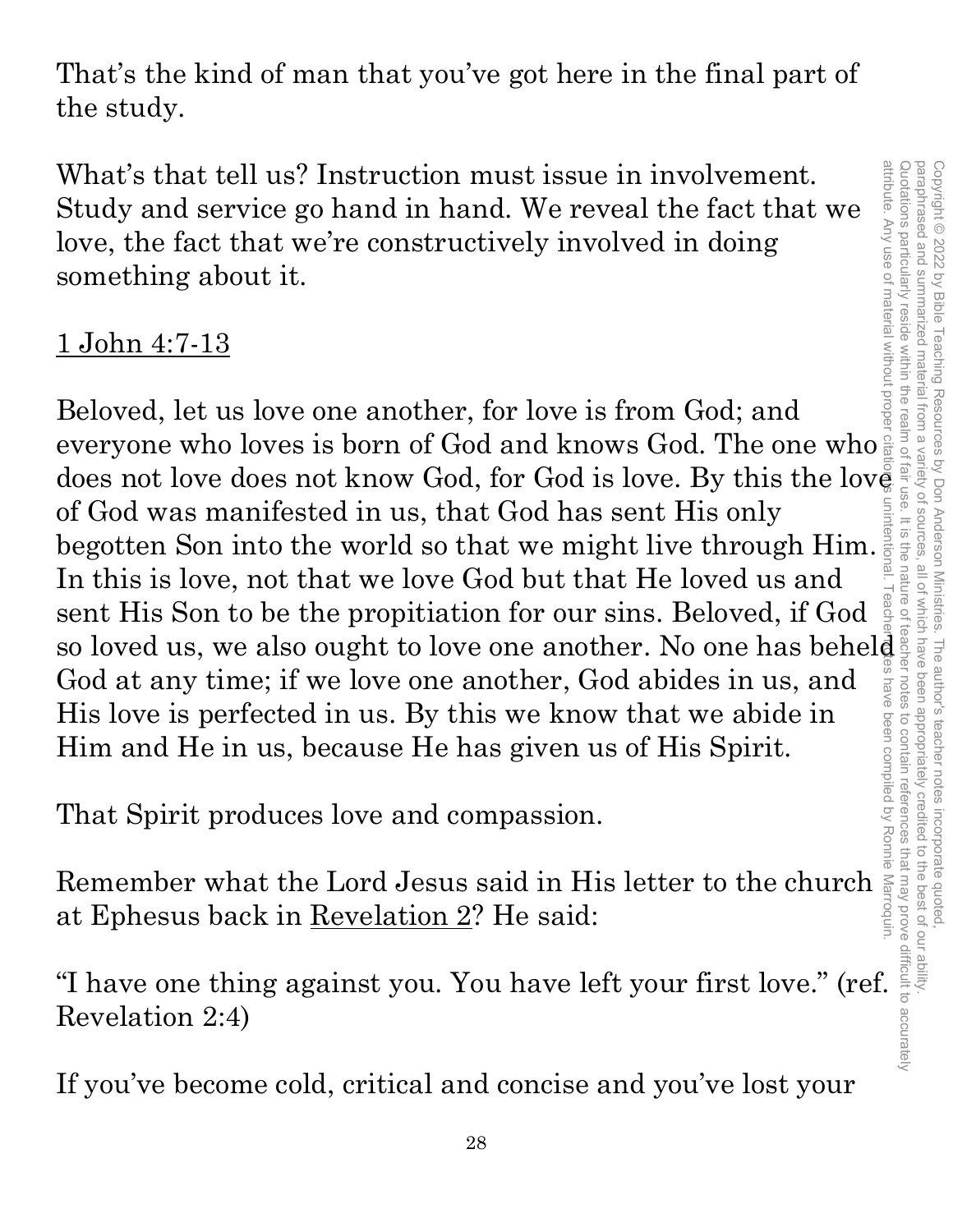compassion, could you come back and take a fresh look at the Cross?

Bow your knee and tell the Lord He is worthy. He is worthy of your love and of your praise. Ask Him again to produce in you that love.

#### John 13:34, 35

A new commandment I give unto you, that you love one another. By this shall all men will know that you are My disciples, if you have love one for another.

Maybe you feel like Peter. Peter really blew it when he denied the Lord three times. Again when he sees the resurrected Christ in John 21, there on the shore after they had fished all night and they hadn't caught anything,

Jesus is standing on the shore early in the morning and He says.<br>
"Have you caught anything?" They say, "No." "Throw the net on  $\frac{1}{8}$  the other side, boys." They caught a hundred and fifty-three fish "Have you caught anything?" They say, "No." "Throw the net on the other side, boys." They caught a hundred and fifty-three fish.

John says, "Hey, it's the Lord." Peter's so excited he jumps in the  $\frac{1}{2}$  water and swims to shore.<br>We already know that his interpersonal relationships were rightness and  $\frac{1}{2}$ water and swims to shore.

We already know that his interpersonal relationships were right with the Lord because he and the Lord had a private meeting after the resurrection that we don't know anything about other than what scripture says. "He appeared unto Cephas."

There on the shore they ate breakfast together. There were eight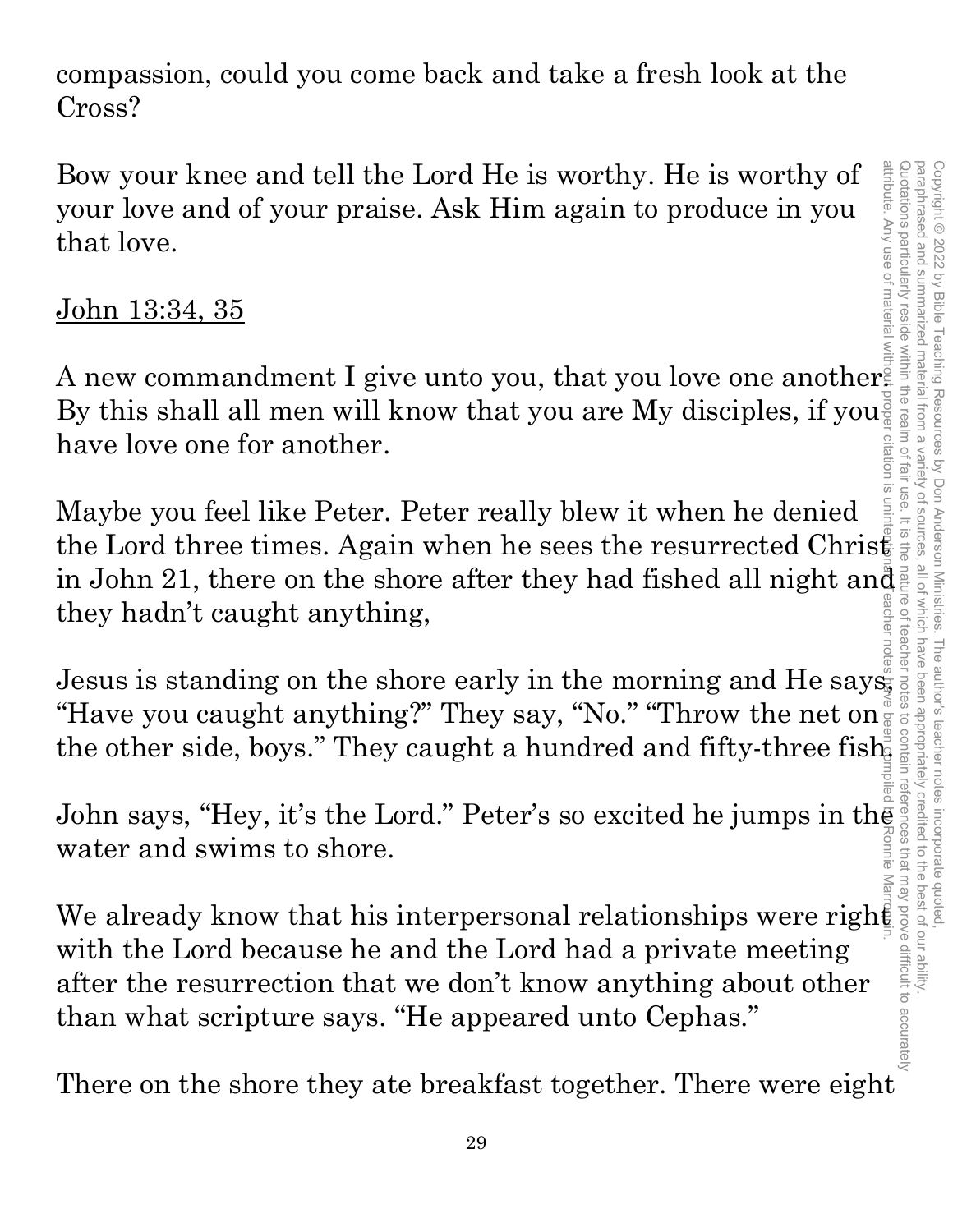of them—seven ex-fishermen and Jesus. They were reminiscing and talking about everything and they can't believe that the Lord is still alive.

In your wildest imagination could you believe if someone called your name out and said, "Do you love me?" That's the way He did with Peter. He said, "Peter, do you *agape* me, love me?"

Do you have the fruit of God's Spirit in your life for Me that you'd sacrifice anything for Me?

Peter's arrogance and self-sufficiency changed immediately. This is the first time in his life he admitted he wasn't adequate. Do you know what he said? "Lord, you know all things. I *phileo* You." What? "I'm your friend. I don't have it. I really don't have what you're talking about."

Why? Because he had the chance just a few days ago to do it and a little maid scared him off. He couldn't even sacrifice his life and his interests at a time when Jesus really needed him. He blew it. He realized it.

The Lord says a second time, "Peter, I'm asking you. Do you *agape* me?" Peter says, "Lord, I *phileo* you. Is that enough?"

I think there was some hesitancy. Then the Lord said, "Peter,  $d\hat{\theta}$ you even *phileo* me?" Then Peter said, "You know all things. I do *phileo* you. You are my friend."

The Lord is reaching out to you and he is saying, "I love you and I long for a personal relationship with you. I've provided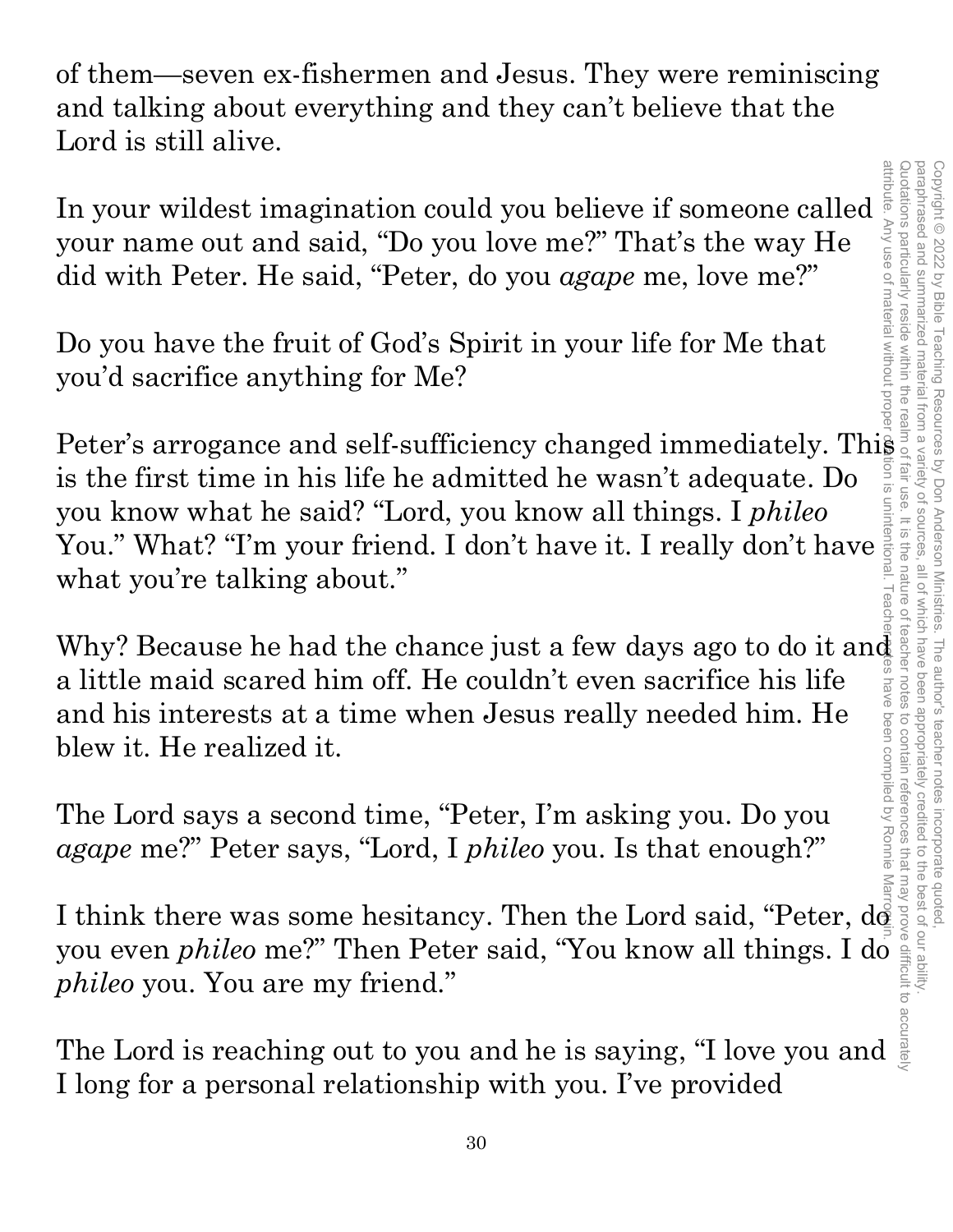attribute. Any use of material without proper citation is unintentional. Teacher notes have been compiled by Ronnie Marroquin.Quotations particularly reside within the realm of fair use. It is the nature of teacher notes to contain references that may prove difficult to accurately paraphrased and summarized material from a variety of sources paraphrased and summarized material from a variety of sources, all of which have been appropriately credited to the best of our ability. Copyright © 2022 by Bible Teaching Resources by Don Anderson Ministries. The author's teacher notes incorporate quoted Copyright © 2022 by Bible Teaching Resources by Don Anderson Ministries. The author's teacher notes incorporate quoted, all of which have been appropriately credited to the best of our ability

everything necessary for that in the gift of My Son, the Lord Jesus."

If you don't know Him our hope is you'll reach out and take Him by inviting Christ into your life.

The first thing that will begin to manifest itself is you'll begin to love everybody. You'll have a deep compassion and concern.

Father, we thank You for Your word. Thank you for the pleasure<br>that is ours to share it and the privilege of studying it. Thank<br>You for making it so special to sit at the feet of Jesus as He tells<br>this very powerful parab that is ours to share it and the privilege of studying it. Thank You for making it so special to sit at the feet of Jesus as He tells this very powerful parable to demonstrate to us what the critical ingredient of good interpersonal relationships is, and that's compassion. We must be constructively involved in the lives of the people with whom we're trying to relate. Teach us how to do that. Teach us how to be the good, self-sacrificial servants. Teach us how to be more and more those who are living with Correct Positive Thinking/Feeling/Acting, knowing that right there at the top of the page, we see compassion. We pray that would be a part of our lives and that we'd rejoice in the privileg $\vec{e}_s$ of being spent in the interest of others. In Jesus' name we pray. Amen.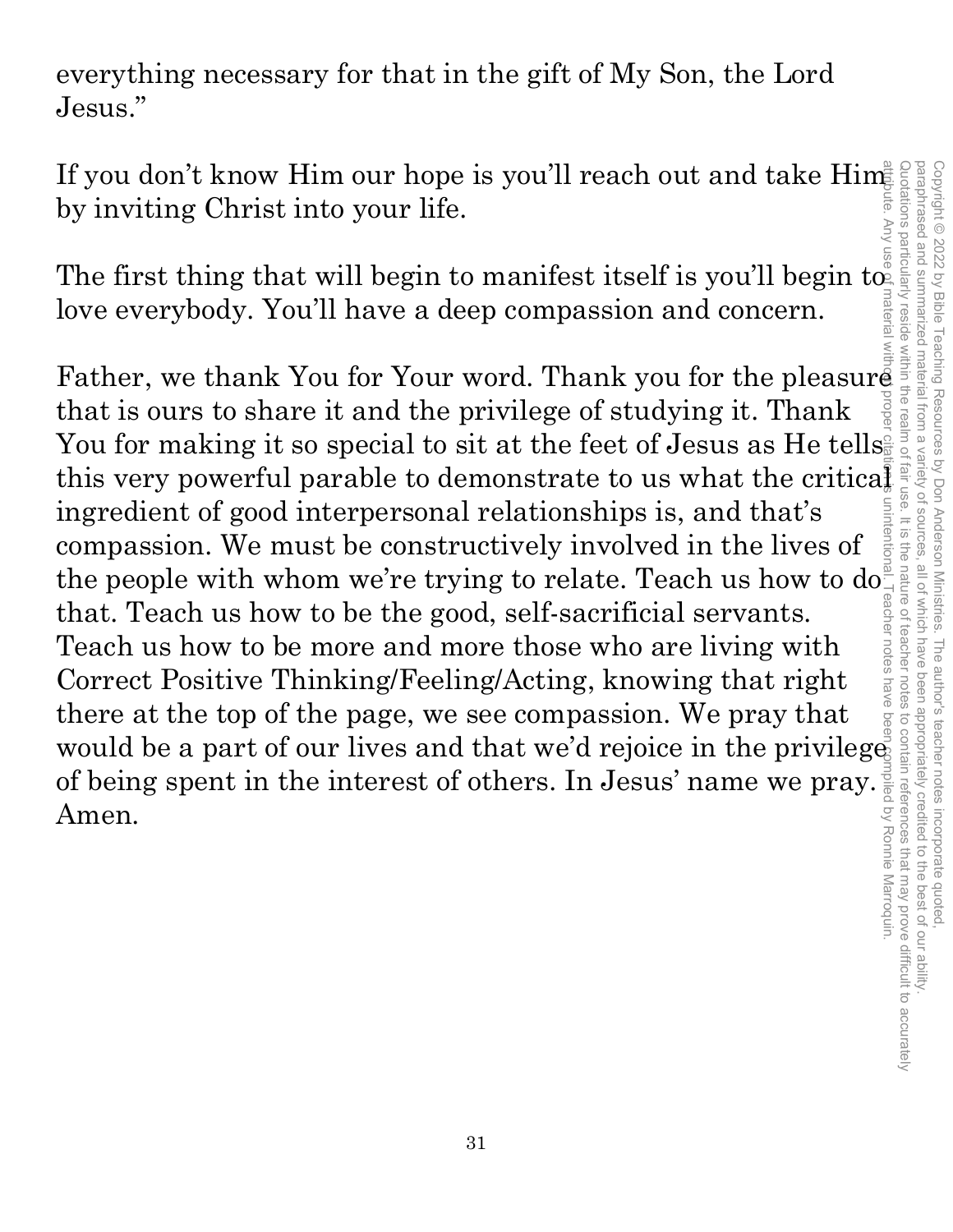#### **SOLVING STRUGGLES**

#### **In Interpersonal Relationships**

#### **"Learning to Live, Love and Listen to Each Other"**

#### **Ingredient #3: COMPASSION - Luke 10:25-37**

#### **I. The Student: Right on truth and wrong on relationship – Luke 10:25-29**

v. 25 And behold, a certain legal expert stood up, putting Him to the test, saying, "Teacher, by doing what shall I inherit eternal life?"

v. 26 And He said to him: "What is written in the Law? How are you reading?"

v. 27 And answering he said: "You shall love the Lord your God with your whole heart and with your whole soul and with your whole strength and with your whole mind, and your neighbor as yourself."

v. 28 And He said to him: "You answered correctly. Be doing this and you shall live."

v. 29 But he, desiring to show himself righteous, said to Jesus: "And who is my neighbor?"

#### **II. The Samaritan: Wrong on truth and right on relationship – Luke 10:30-35**

v. 30 Jesus replied and said: "A certain man was going down from Jerusalem to Jericho; and he fell into the hands of robbers who stripped him and beat him, departed, leaving him half dead. v. 31 Now, by coincidence, a certain priest was going down that road, and when he saw him, he passed by on the opposite side.  $\underline{v}$ . 32 So, likewise, a Levite, when he came to the place and saw him, passed by on the opposite side.

#### **NOTES**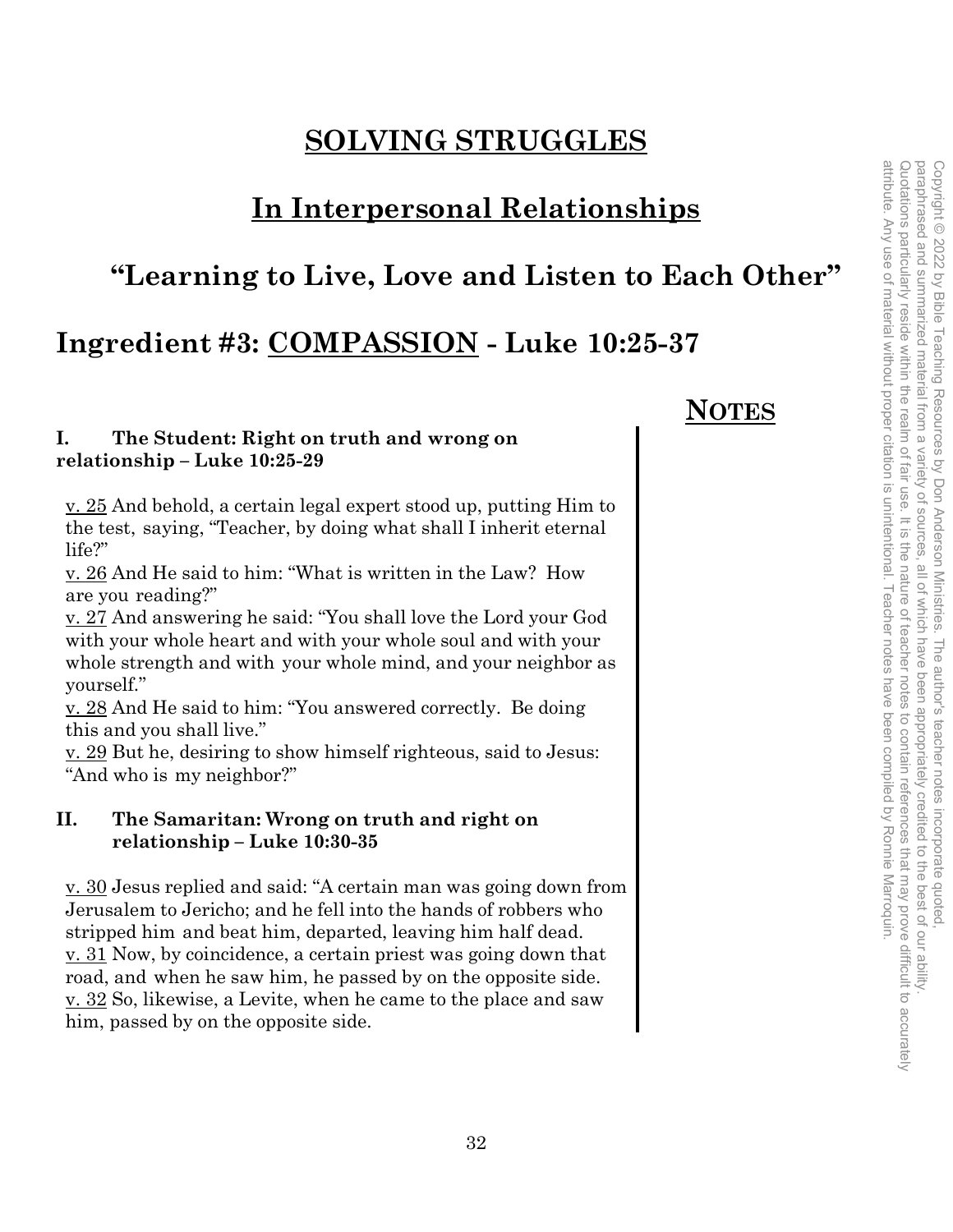**NOTES**

v. 33 But a certain Samaritan, who was on a journey, came upon him; and when he saw him, he had compassion.

v. 34 And having come to him, he bandaged his wounds, pouring on oil and wine; then having set him upon his own beast, he brought him to an inn and took care of him.

v. 35 And on the next day, having taken out two denarii (about 35-40 cents) he gave them to the innkeeper and said: 'Take care of him; and whatever you spend in addition, when I return, I will repay you.'

#### **III. The Savior: Asks the right question and issues the right command – Luke 10:36-37**

v. 36 Which of these three seems to you to have been a neighbor to the man who fell among the robbers?" v. 37 And he said: "The one who showed mercy upon him."

Then Jesus said to him: "Go and do likewise."

#### **LESSONS FROM THE PASSAGE:**

What are some of the lessons we can learn from this particular study?

Lesson #1: Instruction must issue in involvement.

Lesson #2: Study and service go hand in hand.

- Lesson #3: A normal outgrowth of Healthy Positive Thinking/Feeling/Acting is going to be: "He had compassion."
- Lesson #4: Perhaps the words of the Lord to the church at Ephesus are words spoken clearly today: "I have this against you, in that you have left your first love."